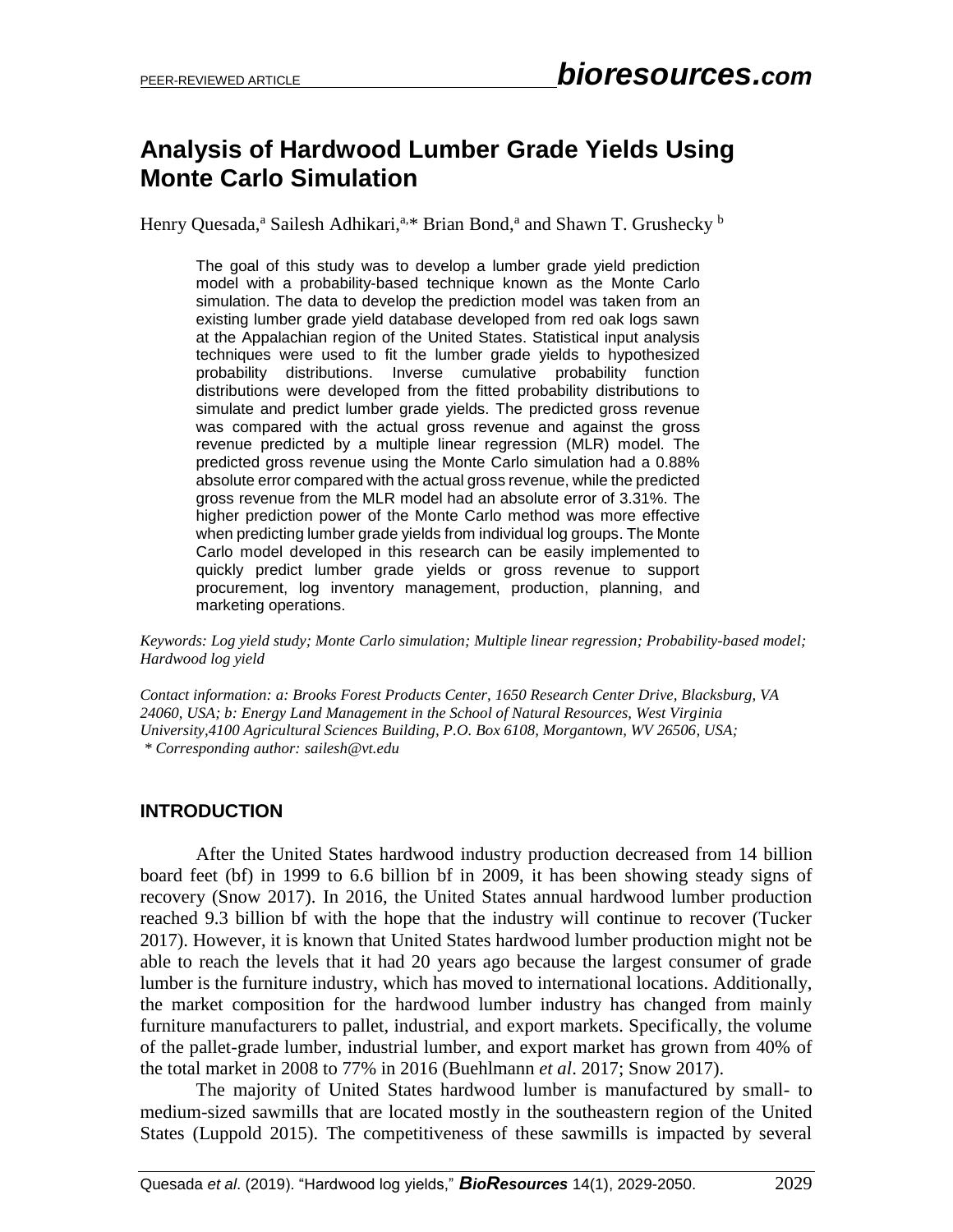external factors, including labor availability, trucking regulations, market variability, and supply chain issues. An example of supply chain issues was discussed by Cumbo *et al*. (2003), who studied the log quality in hardwood sawmill inventories and their overall influence on the lumber business in the southeastern region of the United States. The authors concluded that the volume of low-grade hardwood logs has increased in sawmills, consequently increasing the volume of low-grade lumber, which has potentially impacted production costs and reduced mill revenue and profit margins. Furthermore, there is little information in the literature on models that can precisely predict lumber grade yields from different log sizes and grades (Grushecky 2011), as well as the potential impact on the cost and revenue.

Previous studies on predicting hardwood lumber grade yields have been conducted using different linear regression models, such as multiple, logistic, and binary logistic models (Øvrum *et al*. 2009; Grushecky and Hassler 2011; Auty *et al*. 2014). However, prediction models that are based on regression models are limited because these models do not establish or determine fundamental relationships among the independent variables (Osborne 2015). For example, a linear regression model that uses the diameter, length, and log clear face as the independent variables to predict log yield cannot precisely predict the yield because linear regression models fail to include the interaction effect of diameter, length, and log clear face. Additionally, prediction models that are based on static inputs are not able to properly consider the random nature of the input parameters, such as the log grades, length, and diameter.

Probability-based models (PBM) are an alternative approach to regression models for developing predictions based on a known dataset. These models have a stronger prediction power because variability is considered every time the output is generated. Using a PBM to estimate log yields should provide a more accurate approach, but there is little information on the effectiveness of using PBMs to predict and analyze lumber yields from hardwood sawn logs. Therefore, the objective of this study is to apply PBM techniques, such as the Monte Carlo simulation, to simulate and analyze the lumber grade yields from hardwood sawn logs. The results of the simulated output were compared with the original output to determine the error of the PBM estimation and the prediction from a multiple linear regression (MLR) model to determine the differences. This study will help hardwood sawmills in the decision-making process by providing the information needed to optimize the benefits and allowing the opportunity to choose the quality of the logs to be processed based on the end user. The Monte Carlo model also helps to predict possible revenue from different log grades at various lumber prices with basic changes in inputs.

#### **Hardwood Log Grades**

Defects, such as knots, stains, knobs, and holes, as well as the length and diameter of logs, are the main variables that impact lumber yields (Denig *et al*. 1984; Kretschmann 2010). Lumber yields can be predicted using only the diameter and length of the log, but the log quality is perhaps the most important and major factor for predicting the log yield. The amount of lumber produced from logs is dependent upon the quality of the logs being processed and the volume by lumber grade output. Although there are some established procedures for grading the log quality, there is a large variation in practice (Taylor 2007). While the United States Forest Service has established a log grading methodology based on the yield of clear cuttings from the second worst face of the log, the majority of the hardwood lumber industry in the United States uses a log grading system called clear face grades, where the number of clear (defect-free) faces on the logs is the basis for defining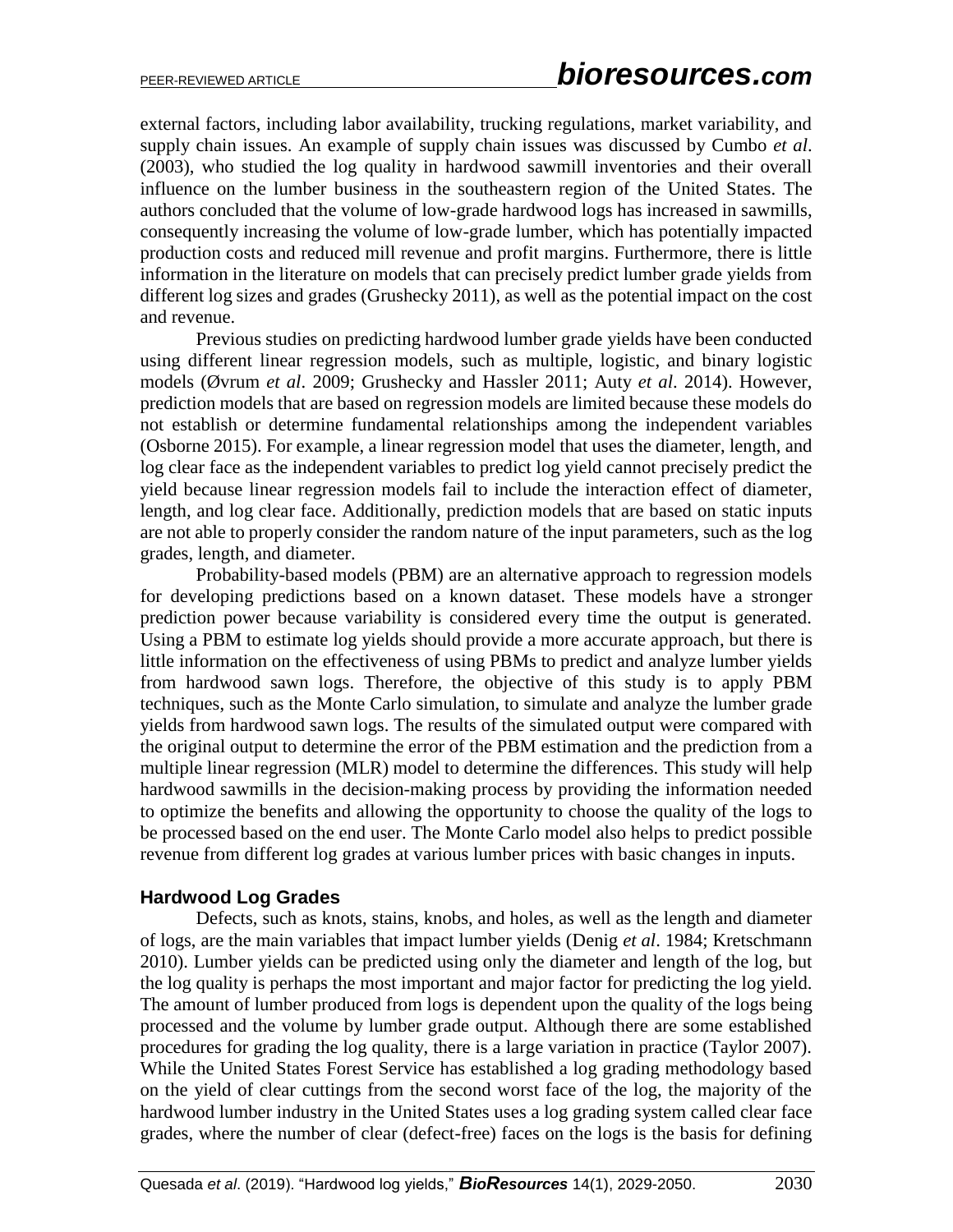the log quality. Clear face grading rules also divide the log into four equal faces that expand along the whole log length, where each face is a quarter of the log circumference. This log face division is optimized to include defects on a minimum number of faces while leaving another face as a completely clear face. These completely clear faces (defect-free faces) are used to assign the log grade. If a log has all clear faces, then it is the highest grade with a clear face of "4". If defects are present on all of the divided faces, the log grade is reduced to a value as low as "0". Many variations on the clear face grading rules exist, but like the United States Forest Service system, these rules require minimum diameters and lengths for each log grade (Clark *et al*. 2000; Taylor 2007) and no standard clear face log grading rule is commonly practiced.

### **Appearance Lumber Grading**

Hardwood lumber that is produced in sawmills is graded based on visual appearance. The grading system of hardwood lumber is overseen by the National Hardwood Lumber Association (NHLA) and is based on the board size and percentage of clear defect-free wood on the grading face(s) of the board, which must be obtained in a limited number and size of cuttings. Lumber with fewer defects is sorted as a higher grade and can be classified as First and Seconds (FAS), FAS-1-Face (F1F), and Selects, whereas lumber with a larger defect area and less clear area are sorted under 1 Common, 2A Common, 3A Common, and below. The grades, basic requirements, and potential value per board foot of the graded lumber are presented in Table 1.

| Grade                                                        | Trade<br>Name                    | Min.<br>Board<br>Width | Min.<br>Board<br>Length            | Min. Cutting<br>Size                                         | Min. Area<br>of Clear<br>Cuttings<br>Required | Revenue<br>(\$/bf) |  |  |  |
|--------------------------------------------------------------|----------------------------------|------------------------|------------------------------------|--------------------------------------------------------------|-----------------------------------------------|--------------------|--|--|--|
| Firsts and<br>Seconds                                        | <b>FAS</b>                       | 6 in                   | 8 ft                               | 4 in $\times$ 5 ft or<br>$3 \text{ in } \times 7 \text{ ft}$ | 831/3%                                        | 0.91               |  |  |  |
| <b>FAS One Face</b>                                          | 8 ft<br>F <sub>1</sub> F<br>6 in |                        |                                    | 4 in $\times$ 5 ft or<br>$3$ in $\times$ 7 ft                | 831/3%                                        | 0.89               |  |  |  |
| Select                                                       | <b>SEL</b>                       | 4 in                   | 6 ft                               | 4 in $\times$ 5 ft or<br>$3$ in $\times$ 7 ft                | 831/3%                                        | 0.9                |  |  |  |
| No. 1 Common                                                 | 1C                               | $3$ in                 | 4 ft                               | 4 in $\times$ 2 ft or<br>$3 \text{ in } \times 3 \text{ ft}$ | 66%%                                          | 0.58               |  |  |  |
| No. 2A Common                                                | 2AC                              | 3 in                   | 4 ft                               | $3$ in $\times$ 2 ft                                         | 50%                                           | 0.46               |  |  |  |
| No. 2B Common                                                | 2BC                              | 3 in                   | 4 ft                               | $3$ in $x$ 2 ft                                              | 50%                                           | 0.41               |  |  |  |
| No. 3A Common                                                | 3AC                              | 3 in                   | 4 ft                               | $3$ in $x$ 2 ft                                              | 331/ <sub>3</sub> %                           | 0.385              |  |  |  |
| No. 3B Common                                                | 3BC                              | 3 in                   | 4 ft                               | 1 $\frac{1}{2}$ in $\times$ 2 ft                             | 25%                                           | 0.3                |  |  |  |
| <b>Below Grade</b>                                           | BG                               |                        | Lumber with lower quality than 3BC |                                                              |                                               |                    |  |  |  |
| <b>CANTS</b><br><b>Contract Contract Contract</b><br>1/0.011 | <b>CANTS</b>                     |                        |                                    | Logs with slabs taken off each of the four sides             |                                               |                    |  |  |  |

Grushecky (2011)

### **Lumber Yield Prediction Models**

Several studies using various methods to predict lumber yields have been published. Zhang *et al*. (2006) used regression analysis to model the product recovery in relation to selected tree characteristics for black spruce using an optimized random milling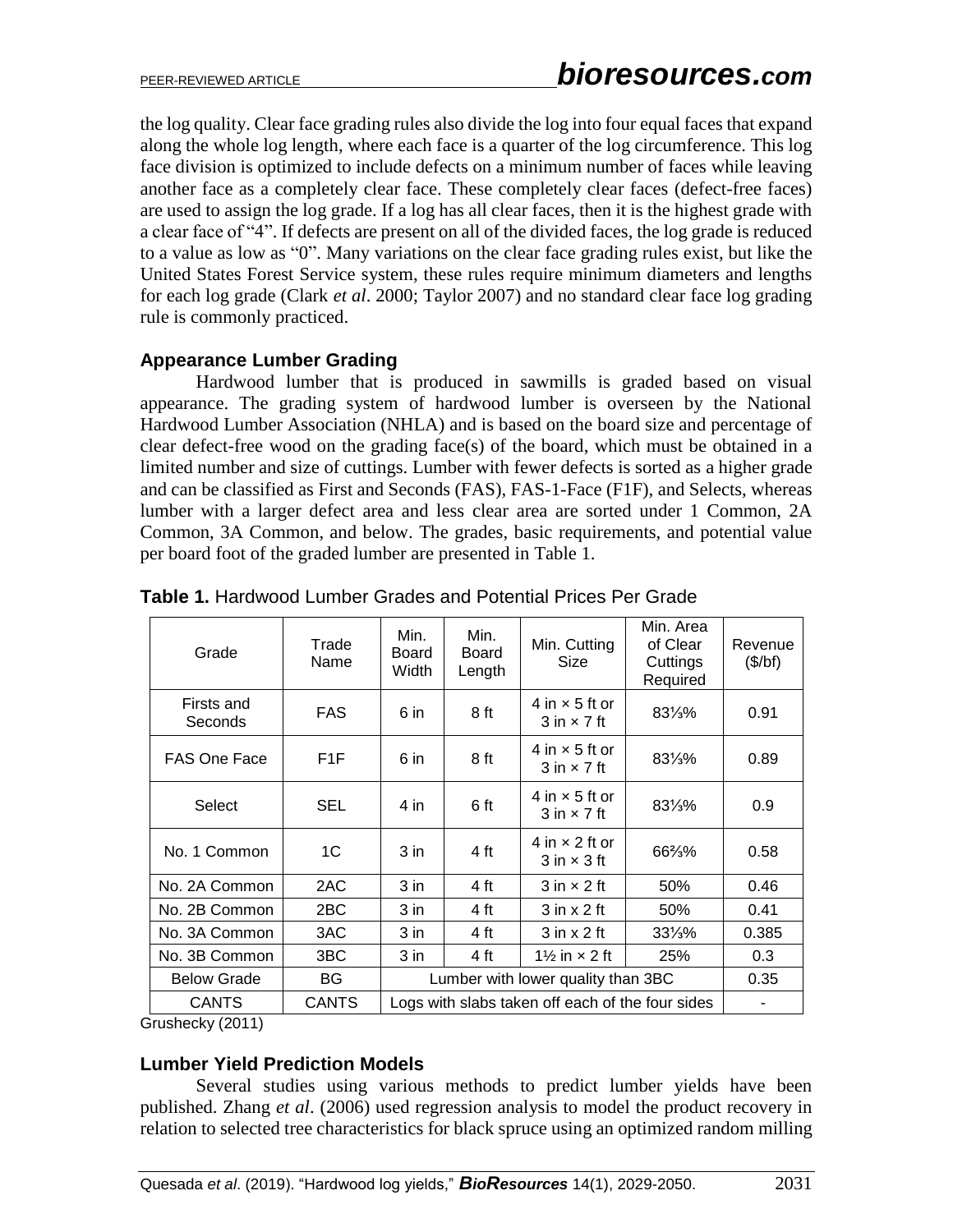simulator. In that study, five different equations were modeled based on regression analysis, *i.e.*, the artificial neuron network model (Agatonovic-Kustrin and Beresford 2000), lumber volume, lumber value, chip volume, and total product value. The parameters used were the diameter, height (referred to as the length in this study), and stem taper. Using the simulation, it was concluded that two of the five equation models were a good fit and the equations were able to approximately predict the actual lumber recovery, but the equations were unable to precisely predict within the expected confidence interval. Their findings revealed that the tree taper did not contribute noticeably to the product recovery and only one of the five tested regression models was preferred for estimating the product recovery. The findings from Zhang *et al*. (2006) also suggested that regression modeling is not appropriate for the study of lumber yields because logs have random defects in random positions. They were able to establish a mathematical relationship with the observed outputs, but the observed results failed to correctly estimate the output, which supported the fact that every correlation cannot be related to actual results (Muijs 2010).

In the study by Øvrum *et al*. (2009), different milling approaches were blended to develop a regression analysis model for spruce lumber output. The study used a binary logistic regression to estimate the regression coefficients and predict the probability of the outcome of lumber yields by considering the effects of the forest quality, tree size, log length, and their interactions. Øvrum *et al*. (2009) suggested that the log length had the strongest effect on the lumber yields when visual-strength grading rules were applied. In terms of the scaling diameter, medium-sized trees had the highest lumber yields, followed by small and then large trees. Nonetheless, the length and diameter of the logs have a strong influence on the lumber yield and revenue recovery. The findings from Rappold *et al*. (2007) showed that lumber yields are independent of irregular diameter geometry. The study examined lumber recovery from elliptically shaped cross-sections of red oak logs and it was found that there are no remarkable differences in the percentage of 1 COM and higher grade lumber.

Auty *et al*. (2014) worked on yield optimization using a model of an assortment of lumber products with zero-inflated Poisson regression. It was concluded that the number of boards produced per log depended mainly on the tree diameter and total height (length). The cited authors suggested that the final product assortment depends on the length and diameter interaction of the processed log. However, in spite of all of the other facts, the optimization approach is mainly dependent upon the quality of the log being processed. Therefore, it was concluded that a higher log quality increased the volume of high-grade lumber and process efficiencies in log processing.

In the lumber yield studies mentioned above, regression modeling was the most common approach for prediction of the lumber yields. However, regression modeling fails to explain the variability when the number of variables increases (Ott and Longnecker 2016). Additionally, with a higher in-group variability of the input variables, the prediction interval gets wider and does not support a precise estimation of the lumber yield. Another difficulty encountered when using regression is the continuously changing lumber prices (Grushecky and Hassler 2011). Because of the static input of the parameters in regression modeling, these models cannot accommodate variation in the input parameters. Therefore, parameters estimated from regression models require repeated and rigorous calculation to properly predict log yields based on changing values or revenues. The strengths and weaknesses of the various methods used to predict lumber yields are summarized in Table 2.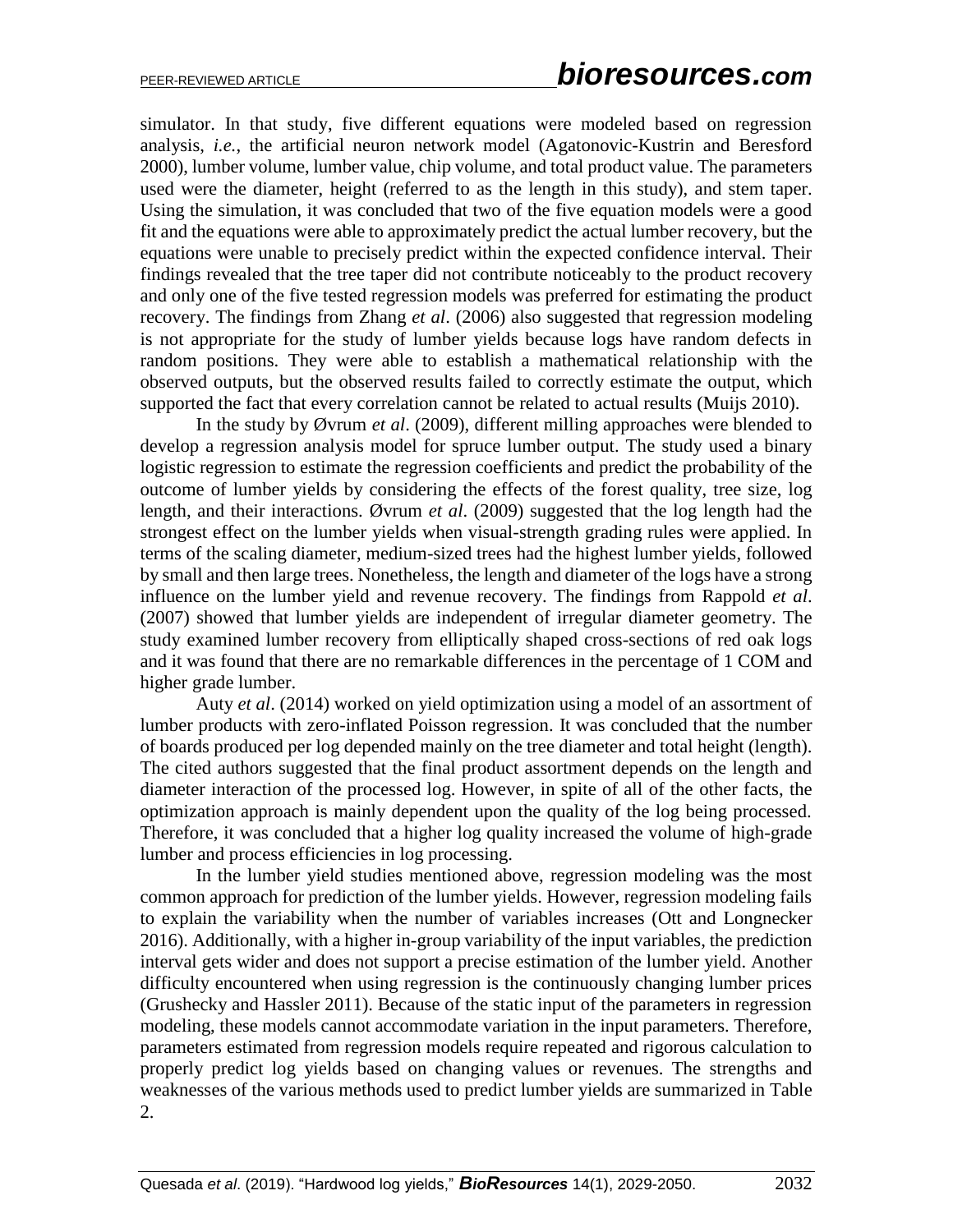| Table 2. Strengths and Weaknesses of the Different Lumber Yield Studies |  |  |
|-------------------------------------------------------------------------|--|--|
|-------------------------------------------------------------------------|--|--|

| <b>Method</b>                                                                                                                                                    | <b>Strength</b>                                                                                                                                                      | Weakness                                                                                                                    |
|------------------------------------------------------------------------------------------------------------------------------------------------------------------|----------------------------------------------------------------------------------------------------------------------------------------------------------------------|-----------------------------------------------------------------------------------------------------------------------------|
| A regression model using the<br>artificial neuron network model,<br>lumber volume, lumber value,<br>chip volume, and total product<br>value; Zhang et al. (2006) | Was able to predict the lumber<br>yields, assess them from multiple<br>aspects, and develop confidence in<br>yield prediction                                        | Only two out of the<br>five equation<br>models were able<br>to accurately<br>predict for this<br>study                      |
| Logistic regression/binary<br>logistic regression Øvrum et al.<br>(2009)                                                                                         | Better than other regression models<br>and more accurate prediction                                                                                                  | Model is<br>compromised<br>when prices<br>change                                                                            |
| Poisson regression Auty et al.<br>(2014)                                                                                                                         | Able to produce an optimized log<br>yield                                                                                                                            | Does not relate to<br>economic income                                                                                       |
| Monte Carlo simulation Boyle<br>(1977), Moore et al. (2011),<br>O'Connor and Kleyner (2011),<br>and Zio (2013)                                                   | Capacity to adopt variation in inputs,<br>ease of continuous improvement,<br>and follows the theorem of large<br>numbers, which improved the<br>prediction precision | Assumes that all<br>of the parameters<br>vary<br>independently, so<br>excludes potential<br>correlations<br>among variables |

#### **Monte Carlo Simulation**

Boyle (1977) indicated that the Monte Carlo simulation is a PBM that has great potential to predict log yields. The Monte Carlo simulation follows the theorem of the strong law of large numbers, which states that when there are more numbers, the predictions get closer to the population results (Nelson 2013), thus increasing its prediction precision. However, it is equally important to be aware that using the Monte Carlo simulation implicitly assumes that all of the parameters vary independently (Towler and Sinnott 2012). Therefore, it is necessary to be aware of potential correlations. According to Billinton and Li (1994), one advantage of this type of simulation is that it cannot be performed using analytical methods.

The Monte Carlo simulation has been applied to a large variety of business applications (O'Connor and Kleyner 2011), including lumber yield studies. For example, Moore *et al*. (2011) used this method to calculate lumber yields based on the log diameter in boreal stands in Quebec, Canada. The authors simulated a cash flow using the net present value and considered various costs from tree felling to mill processing and revenue from the lumber, wood chips, and sawdust. Then, the authors performed a sensitivity analysis with a regression of the milling method that was correlated with the net present value to identify the best scenario.

Zio (2013) indicated that the Monte Carlo simulation is one of the best tools for analyzing complex systems, such as predicting lumber yields. The simulation based on the Monte Carlo method is constructed through mathematical expressions with logical relationships that imitate the actual conditions of the studied system (Boyle 1977). In the case of a log inventory, these conditions are controlled and operated by random probabilities. The simulation is conducted using the parameters to generate values of random variables (Zio 2013). These descriptive parameters are measures of an entire population that are used as inputs in an inverse cumulative probability distribution function (ICPDF).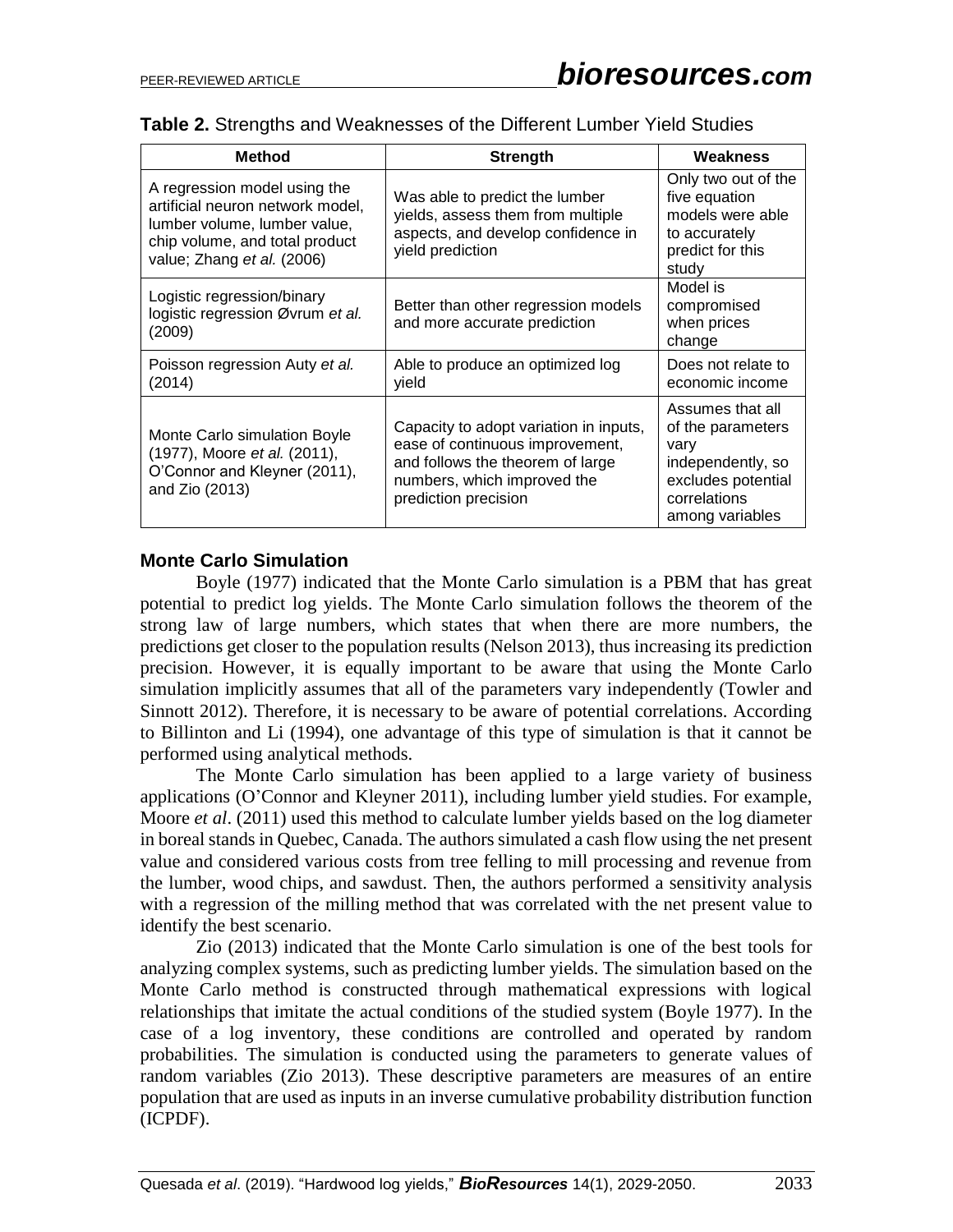Statistical input analysis or data fitting to a probability distribution function (PDF) is the preliminary step before obtaining an ICPDF. Observed responses, such as lumber yields, are tested against expected values from a hypothesized probability distribution. The overall test of the fitted distribution is based on the level of adjustment that exists between the frequency of the observations in a given sample and the expected frequencies that are obtained from the hypothetical distribution. A significance level is set to test the null hypothesis that the data comes from the hypothesized distribution. If the null hypothesis is rejected, it is indicated that the data does not come from the hypothesized distribution (Hogg *et al*. 2015; JMP 2018).

According to Boyle (1977), the main disadvantage of PBM models, such as the Monte Carlo model, is that these methods assume that all of the input parameters are independent and correlations are not present. However, in the previous lumber yield studies discussed above, it was found that the input parameters, such as the length, diameter, and log grades, are not independent and they all have to be considered when predicting log yields.

Thus, the objective of this paper is to conduct Monte Carlo simulation and develop an MLR equation based on existing log yield data to analyze log yield output based on visual grading of hardwood logs and compare the results with an actual yield to measure the effectiveness of the purposed method.

### **EXPERIMENTAL**

#### **Methodology**

The list of steps and methods performed in this study are shown in Fig. 1. The lumber grade yield data used for this research was developed by Grushecky and Hassler (2011). This database includes lumber grade yields for 1472 red oak logs that were divided into 214 log groups (defined by clear face grade, length, and scaling diameter). The grade referred to the number of clear faces (0 to 4), the length was given in feet, and the diameter (small end) was in inches using the Doyle and International scale rules. The lumber output was recorded in board feet under the following NHLA classifications: FAS, F1F, 1 COM, 2A COM, 2B COM, 3A COM, 3B COM, BG, SEL, and CANT. These 10 lumber grades were used as the subgroups of the log yields in this dataset.

The logs from the dataset were rearranged and classified into groups by grade, length, and scaling diameter. For example, a log group with the notation 18-2,12 would have an 18-in small end diameter, two clear faces, and a 12-ft length. The second step was to remove all of the log groups with a sample size smaller than 15 from the dataset. It was decided that smaller sample sizes were not appropriate for obtaining valid results. These two steps were conducted using Microsoft Excel (2016 Microsoft Office, v. 16.0, Redmond, WA, USA).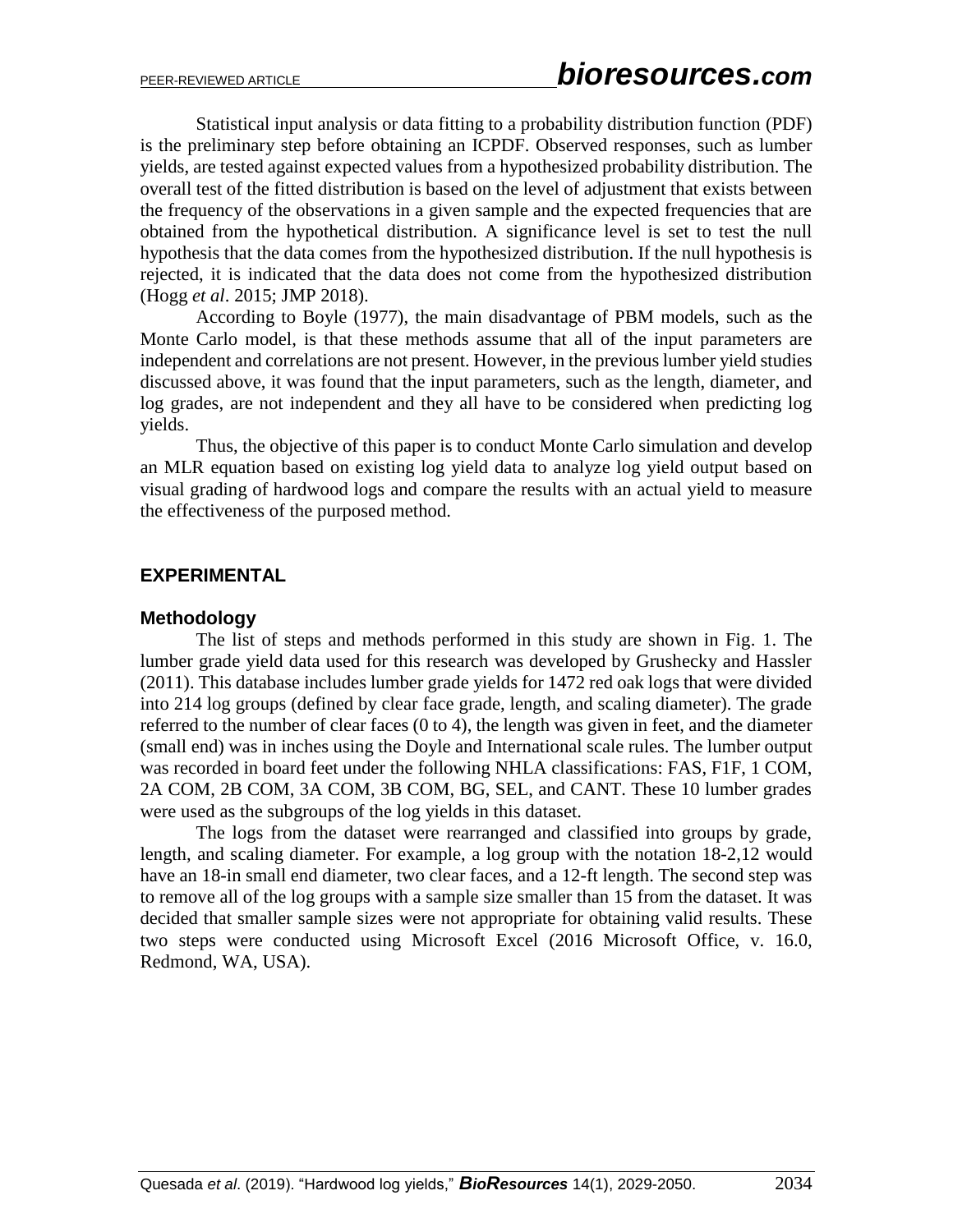

**Fig. 1.** Flowchart of the methodology

The third step required using statistical input analysis to fit the lumber grade yields (board feet by NHLA grade for each group) to a hypothesized probability distribution. The SAS/JMP software (SAS-JMP® Pro, version 13.0.0, Cary, NC, USA) was used for this step. A goodness of fit test with a 5% significance level was used to select the best possible fit. In the cases where a lumber grade (within a log group) had a sample size of less than three, it was not possible to fit a probability distribution; therefore, the data were considered deterministic and the observed mean was used as the parameter.

The best probability distribution was fitted to obtain a probability distribution function (PDF) of each lumber grade yield for each log group. The PDF obtained from the distribution with its parameter was used to develop ICPDF in Excel. The implementation of the ICPDF in Excel required the parameters of the fitted probability distribution and a random number between '0' and '1'. For example, for a fitted normal ICPDF, the parameters are the mean and standard deviation, while for a fitted exponential ICPDF, only the mean is required. The ICPDF for normal distribution with mean 'm' and standard deviation 'σ' was evaluated as NORM.INV (RAND (), m, σ). For some ICPDFs, Excel already includes a built-in formula, but for the others, ICPDF formulas were developed and implemented by the authors when necessary.

The next step was to conduct the Monte Carlo simulation using the fitted ICPDFs and their parameters. For each NHLA grade of each log group, 1000 replicas were generated, as was suggested by the law of large numbers (O'Connor and Kleyner 2011).

The simulated lumber grade yields were multiplied by their reference price to determine the total gross revenue per log group. Lumber prices were taken from the industry reports used in the study by Grushecky and Hassler (2011). The simulated lumber grade yields and gross revenue values were compared with the actual values in the original lumber grade yields database. Additionally, the lumber grade yields and gross revenue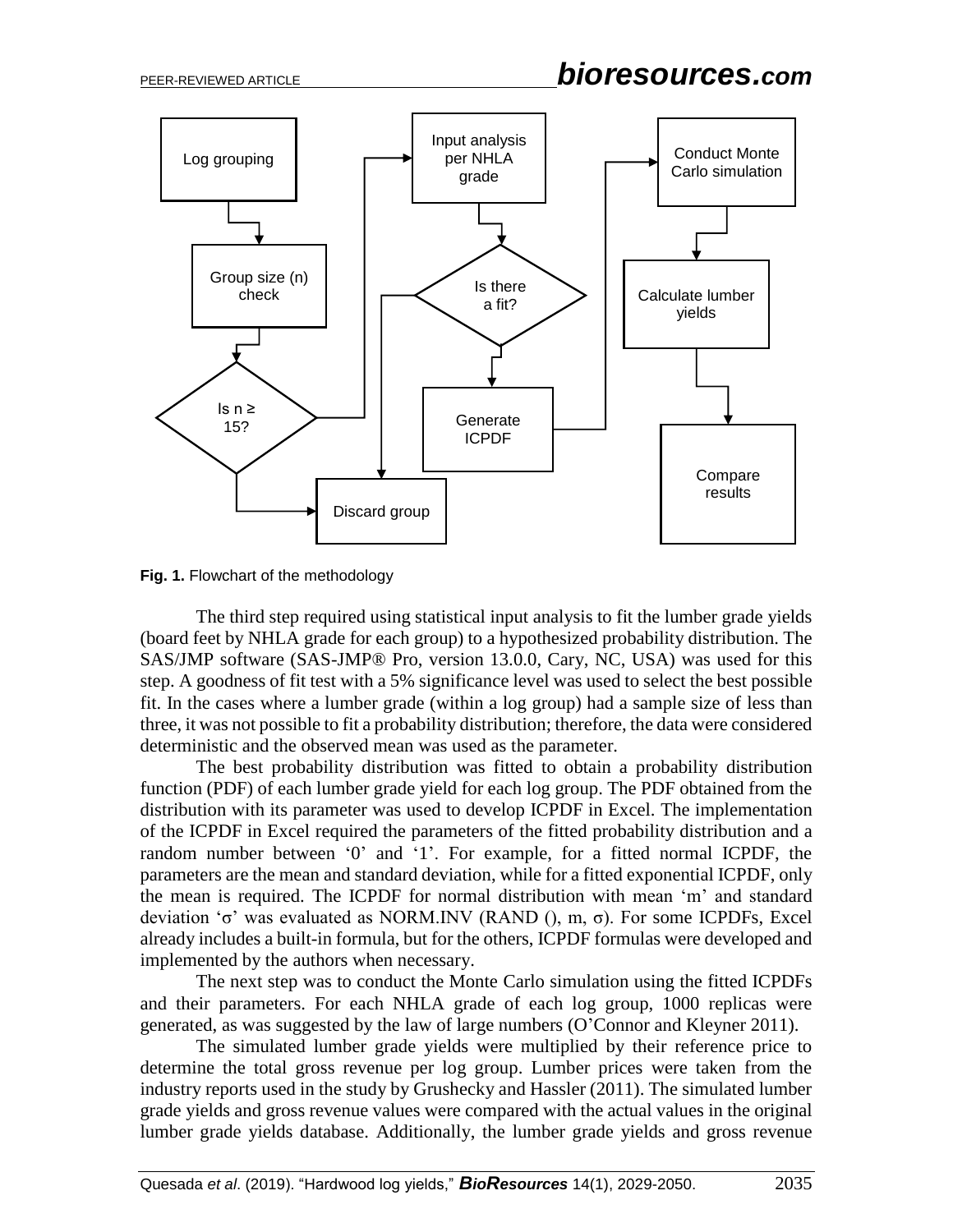were estimated through an MLR for comparison purposes. The MLR model was developed using the length, scaling diameter, and log grade as the input variables, as was indicated in previous lumber yield studies.

# **RESULTS AND DISCUSSION**

#### **Average Log Yields by Log Group and Lumber Grades**

Only log groups in the log grade yield dataset with a sample size equal to or greater than 15 were considered for further analysis. This data showed that when the log (diameter and length) was larger and the grade was higher, more revenue was obtained as more volume and higher-grade lumber was produced.

#### **Model Fitting for the Monte Carlo Method**

The first step in estimating the prediction model for the Monte Carlo method required an input analysis (a procedure to fit the data to a hypothesized probability distribution) for the log groups in the study. Therefore, 240 lumber grade yields were analyzed using the statistical software SAS/JMP to fit a PDF. A summary of the fitted PDFs is presented in Fig. 2. The majority of fitted PDFs was exponential with 172 cases (71.7%), and the second most fitted distribution was the normal PDF with 33 cases (13.7%). These two PDFs represented 85.4% of all of the cases. There were 24 cases where a PDF was not fitted because there was not a large enough sample size (greater than and equal to 3) and therefore, a deterministic fit was used. The specific fitted PDFs with their respective parameters, by lumber grade and lumber group, are included in Table A1.

|                     | Exponential              |              |           |     | 172 |
|---------------------|--------------------------|--------------|-----------|-----|-----|
|                     | Normal                   | 33           |           |     |     |
| Type                | Deterministic            | 医学<br>24     |           |     |     |
| <b>Distribution</b> | LogNormal 图 5            |              |           |     |     |
|                     | Weibull $\overline{6}$ 4 |              |           |     |     |
|                     | Johnson SL               | l 1          |           |     |     |
|                     | Gamma                    | $\mathbf{1}$ |           |     |     |
|                     |                          | 50<br>0      | Frequency | 150 | 200 |

**Fig. 2.** Frequency of the probability distributions of the log yields

Once the data were fitted to a PDF, the next step required obtaining an ICPDF for each of the fitted PDFs. The ICPDF and parameters determined for each were used to simulate the log yields following the Monte Carlo method. A total of 1000 iterations were simulated for each lumber grade of each log group. The averages of the predicted values using the Monte Carlo method are shown in Table 4. The column "\$/log" shows the average revenue per log group. The revenue per log was obtained by multiplying the amount of board footage of each grade by its corresponding market value.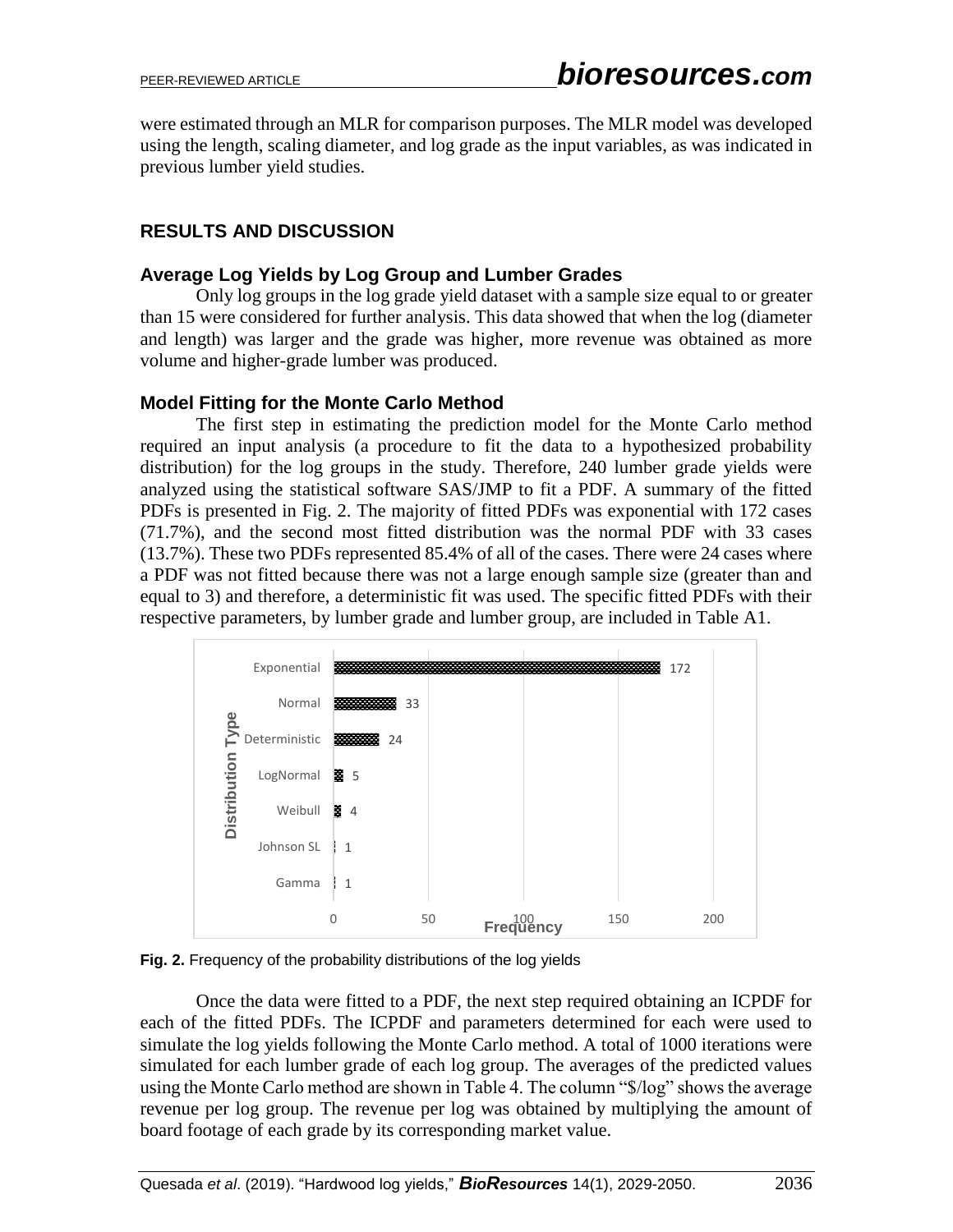| Log          | N  |                  | Yield by Grade (bf) |            |       |        |        |        |        |           |       |                 |          |
|--------------|----|------------------|---------------------|------------|-------|--------|--------|--------|--------|-----------|-------|-----------------|----------|
| Group        |    | F <sub>1</sub> F | <b>FAS</b>          | <b>SEL</b> | 1 COM | 2A COM | 2B COM | 3A COM | 3B COM | <b>BG</b> | CANT  | <b>Total BF</b> | $$$ /log |
| $10-0,8$     | 16 | 0.00             | 0.25                | 0.00       | 2.19  | 2.06   | 0.00   | 3.69   | 0.13   | 0.94      | 22.82 | 32.07           | 12.17    |
| $10-1,8$     | 25 | 0.00             | 0.16                | 0.00       | 2.16  | 3.84   | 0.32   | 2.12   | 0.32   | 0.16      | 20.46 | 29.54           | 11.43    |
| $10-2,8$     | 19 | 0.42             | 0.63                | 0.00       | 3.37  | 5.26   | 0.00   | 2.32   | 0.21   | 0.32      | 17.34 | 29.87           | 12.45    |
| $11-0,8$     | 18 | 0.22             | 0.22                | 0.00       | 3.00  | 6.00   | 0.50   | 4.50   | 1.56   | 2.11      | 21.18 | 39.29           | 15.41    |
| $11-1,8$     | 17 | 0.00             | 0.24                | 0.00       | 6.18  | 5.00   | 0.00   | 6.88   | 1.59   | 1.41      | 18.01 | 39.30           | 16.00    |
| $12 - 1,8$   | 18 | 1.64             | 0.64                | 0.00       | 4.39  | 6.33   | 0.11   | 3.39   | 0.89   | 3.61      | 28.88 | 49.88           | 20.36    |
| $13 - 2,8$   | 18 | 1.94             | 3.17                | 0.00       | 10.67 | 8.89   | 0.22   | 4.50   | 3.61   | 1.33      | 23.79 | 58.12           | 26.65    |
| $13 - 3,8$   | 22 | 3.78             | 6.65                | 0.18       | 13.55 | 8.86   | 0.00   | 5.18   | 5.00   | 1.09      | 13.14 | 57.43           | 30.12    |
| $13 - 4,8$   | 20 | 12.90            | 9.08                | 0.30       | 9.06  | 6.60   | 0.00   | 3.95   | 0.50   | 1.65      | 17.26 | 61.29           | 36.69    |
| $14 - 3,8$   | 19 | 9.22             | 5.49                | 0.21       | 15.58 | 9.84   | 0.00   | 5.32   | 7.84   | 0.21      | 11.53 | 65.24           | 35.86    |
| $14 - 4, 8$  | 20 | 13.45            | 10.60               | 0.95       | 12.96 | 8.35   | 0.00   | 4.45   | 3.25   | 2.00      | 13.73 | 69.74           | 42.19    |
| $15 - 3,8$   | 15 | 10.40            | 12.03               | 0.73       | 11.67 | 10.93  | 0.13   | 5.60   | 9.47   | 1.20      | 14.76 | 76.92           | 43.65    |
| $15 - 3, 10$ | 17 | 11.79            | 11.09               | 0.76       | 18.62 | 16.24  | 0.00   | 8.47   | 7.71   | 2.24      | 22.97 | 99.88           | 54.21    |
| $15 - 4,8$   | 16 | 24.20            | 16.44               | 1.44       | 13.73 | 7.84   | 0.25   | 4.19   | 1.63   | 0.69      | 12.94 | 83.35           | 56.67    |
| $15 - 4, 10$ | 16 | 24.44            | 12.09               | 0.50       | 18.08 | 8.19   | 0.00   | 4.88   | 1.88   | 2.00      | 28.19 | 100.23          | 60.79    |
| $16 - 2, 10$ | 16 | 11.27            | 18.27               | 0.19       | 27.03 | 14.56  | 0.81   | 3.44   | 2.63   | 2.19      | 33.84 | 114.22          | 64.27    |
| $16 - 3, 10$ | 23 | 24.80            | 15.85               | 0.39       | 20.87 | 10.26  | 0.00   | 6.48   | 4.70   | 2.87      | 23.84 | 110.06          | 67.28    |
| 16-4,10      | 20 | 40.06            | 17.54               | 0.35       | 19.84 | 8.10   | 0.10   | 3.70   | 2.40   | 2.00      | 26.11 | 120.20          | 79.79    |
| $17-3,8$     | 23 | 25.43            | 18.88               | 0.83       | 23.79 | 21.22  | 0.70   | 8.09   | 9.04   | 1.91      | 12.02 | 121.91          | 75.64    |
| $17 - 3,10$  | 21 | 53.71            | 13.69               | 0.29       | 30.26 | 21.29  | 0.43   | 6.38   | 9.43   | 1.81      | 19.61 | 156.90          | 102.00   |
| $17-3,12$    | 18 | 54.03            | 25.58               | 0.00       | 36.11 | 20.78  | 0.00   | 9.17   | 6.06   | 1.28      | 33.50 | 186.50          | 120.36   |
| $17-4,8$     | 29 | 49.57            | 21.23               | 1.90       | 20.69 | 11.47  | 0.33   | 4.30   | 3.53   | 1.57      | 14.53 | 129.11          | 91.71    |
| $17-4,10$    | 31 | 72.47            | 21.43               | 0.77       | 37.54 | 11.90  | 0.48   | 4.68   | 4.48   | 1.29      | 22.92 | 177.97          | 125.08   |
| $17 - 4, 12$ | 15 | 65.17            | 34.37               | 0.00       | 37.93 | 18.80  | 0.00   | 11.47  | 5.60   | 0.40      | 24.99 | 198.72          | 136.04   |

## **Table 3.** Average Log Yields by Grade for Each Log Group in the Analysis and Revenue Per Log

*N* – sample size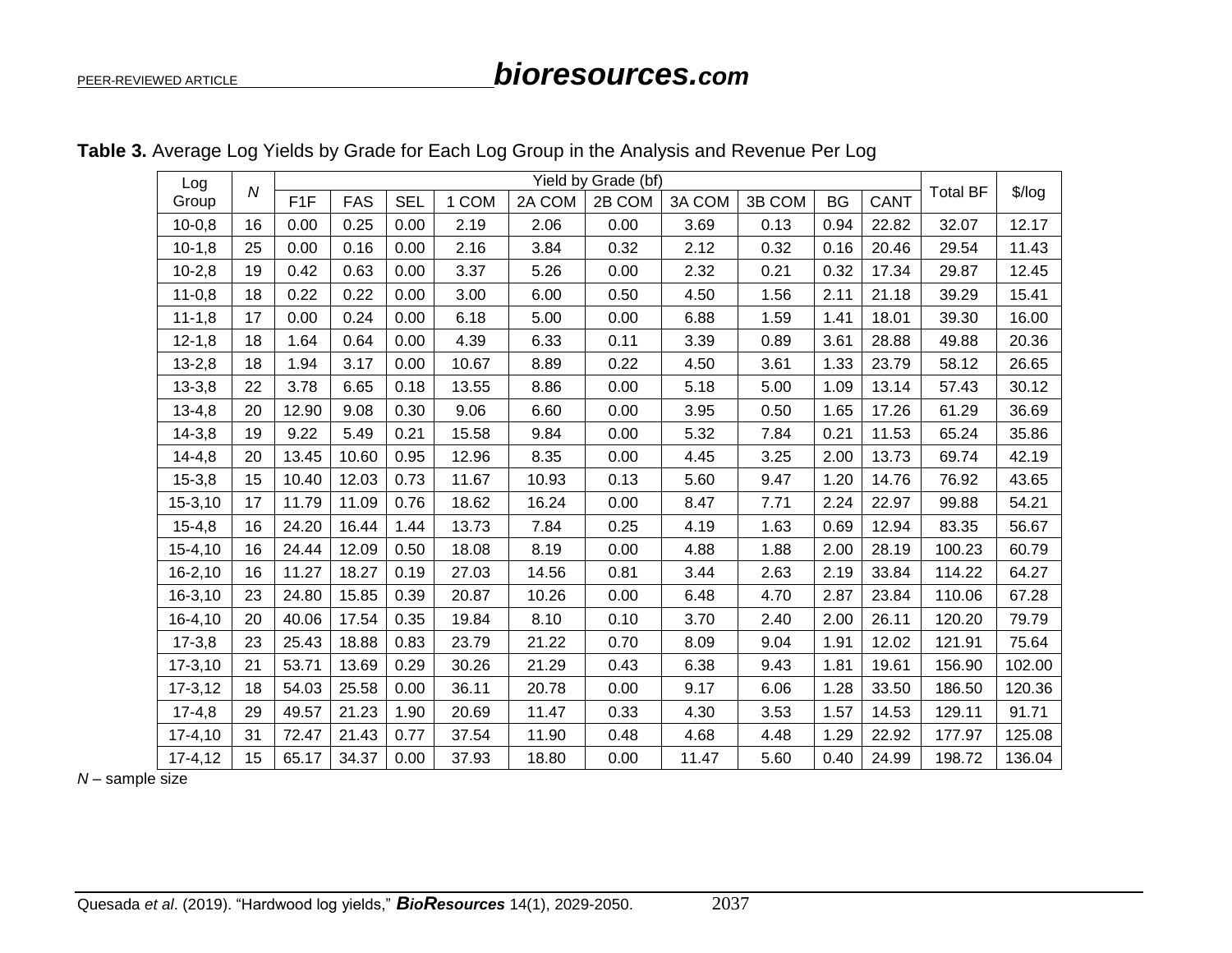| Log          |              |                  |            |            |            |        | Grade (bf) |        |        |      |       |                 |          |
|--------------|--------------|------------------|------------|------------|------------|--------|------------|--------|--------|------|-------|-----------------|----------|
| Group        | $\mathsf{N}$ | F <sub>1</sub> F | <b>FAS</b> | <b>SEL</b> | <b>COM</b> | 2A COM | 2B COM     | 3A COM | 3B COM | BG   | CANT  | <b>Total BF</b> | $$$ /log |
| $10-0,8$     | 16           | 0.00             | 0.25       | 0.00       | 2.17       | 2.07   | 0.00       | 6.34   | 0.13   | 0.92 | 22.81 | 34.70           | 13.18    |
| $10-1,8$     | 25           | 0.00             | 0.15       | 0.00       | 2.25       | 3.79   | 0.32       | 2.10   | 0.31   | 0.16 | 21.56 | 30.65           | 11.83    |
| $10 - 2,8$   | 19           | 0.43             | 0.61       | 0.00       | 3.42       | 5.03   | 0.00       | 2.36   | 0.22   | 0.32 | 17.45 | 29.84           | 12.42    |
| $11-0,8$     | 18           | 0.22             | 0.22       | 0.00       | 2.96       | 7.35   | 0.50       | 4.40   | 1.60   | 2.09 | 7.85  | 27.19           | 11.31    |
| $11-1,8$     | 17           | 0.00             | 0.23       | 0.00       | 8.06       | 6.00   | 0.00       | 6.56   | 1.60   | 1.44 | 18.13 | 42.03           | 17.48    |
| $12 - 1,8$   | 18           | 0.00             | 0.25       | 0.00       | 2.17       | 2.10   | 0.00       | 6.31   | 0.12   | 0.91 | 22.87 | 34.73           | 13.20    |
| $13 - 2,8$   | 18           | 1.93             | 3.26       | 0.00       | 11.13      | 9.09   | 0.98       | 4.52   | 3.72   | 1.39 | 25.98 | 62.01           | 28.23    |
| $13 - 3,8$   | 22           | 3.90             | 6.72       | 0.19       | 13.15      | 10.79  | 0.00       | 5.15   | 5.34   | 1.10 | 13.68 | 60.01           | 31.24    |
| $13 - 4,8$   | 20           | 14.38            | 9.94       | 0.29       | 8.95       | 6.67   | 0.00       | 3.95   | 0.49   | 1.63 | 16.79 | 63.09           | 38.60    |
| $14 - 3,8$   | 19           | 9.47             | 5.40       | 3.20       | 15.22      | 9.20   | 1.12       | 5.07   | 7.74   | 0.22 | 11.43 | 68.07           | 38.46    |
| $14 - 4, 8$  | 20           | 14.49            | 12.78      | 3.20       | 13.51      | 8.22   | 0.00       | 4.34   | 3.16   | 1.89 | 13.81 | 75.41           | 47.29    |
| $15 - 3,8$   | 15           | 13.14            | 12.62      | 0.73       | 12.03      | 12.21  | 0.13       | 7.58   | 9.65   | 1.21 | 19.83 | 89.12           | 50.07    |
| $15 - 3, 10$ | 17           | 14.68            | 13.08      | 0.82       | 20.00      | 18.73  | 0.00       | 8.57   | 7.71   | 2.29 | 22.50 | 108.38          | 60.52    |
| $15 - 4,8$   | 16           | 24.71            | 18.08      | 1.37       | 13.59      | 8.91   | 0.25       | 4.13   | 1.58   | 0.70 | 12.77 | 86.08           | 58.85    |
| $15 - 4, 10$ | 16           | 27.84            | 14.31      | 0.49       | 19.48      | 8.14   | 0.00       | 4.78   | 1.82   | 1.99 | 28.80 | 107.66          | 66.82    |
| $16 - 2, 10$ | 16           | 11.12            | 18.96      | 0.20       | 29.21      | 14.18  | 0.85       | 3.32   | 2.72   | 2.18 | 36.84 | 119.59          | 66.92    |
| $16 - 3, 10$ | 23           | 22.41            | 16.19      | 0.41       | 22.10      | 10.17  | 0.00       | 5.19   | 2.81   | 2.96 | 23.88 | 106.12          | 65.01    |
| $16-4, 10$   | 20           | 46.01            | 17.28      | 0.34       | 9.79       | 8.51   | 0.10       | 2.44   | 2.69   | 2.02 | 26.80 | 115.98          | 79.19    |
| $17-3,8$     | 23           | 26.96            | 19.64      | 0.83       | 26.01      | 22.84  | 0.46       | 7.75   | 9.06   | 1.92 | 11.02 | 126.50          | 79.19    |
| $17 - 3,10$  | 21           | 52.90            | 13.25      | 0.28       | 30.86      | 21.59  | 0.00       | 6.34   | 9.68   | 1.80 | 18.96 | 155.66          | 101.01   |
| $17 - 3,12$  | 18           | 52.77            | 25.70      | 0.00       | 35.50      | 20.51  | 0.00       | 8.77   | 6.20   | 1.25 | 33.99 | 184.70          | 118.91   |
| $17-4,8$     | 29           | 49.77            | 21.41      | 1.91       | 21.61      | 11.68  | 0.33       | 4.46   | 3.50   | 1.59 | 14.16 | 130.43          | 92.63    |
| $17 - 4, 10$ | 31           | 72.11            | 21.09      | 0.75       | 37.67      | 11.61  | 0.49       | 4.61   | 4.47   | 1.28 | 23.44 | 177.52          | 124.52   |
| $17 - 4, 12$ | 15           | 64.41            | 33.77      | 0.00       | 37.32      | 19.35  | 0.00       | 10.77  | 5.68   | 0.39 | 26.09 | 197.78          | 134.85   |

## **Table 4.** Log Yields by Grade and Log Group from the Monte Carlo Simulation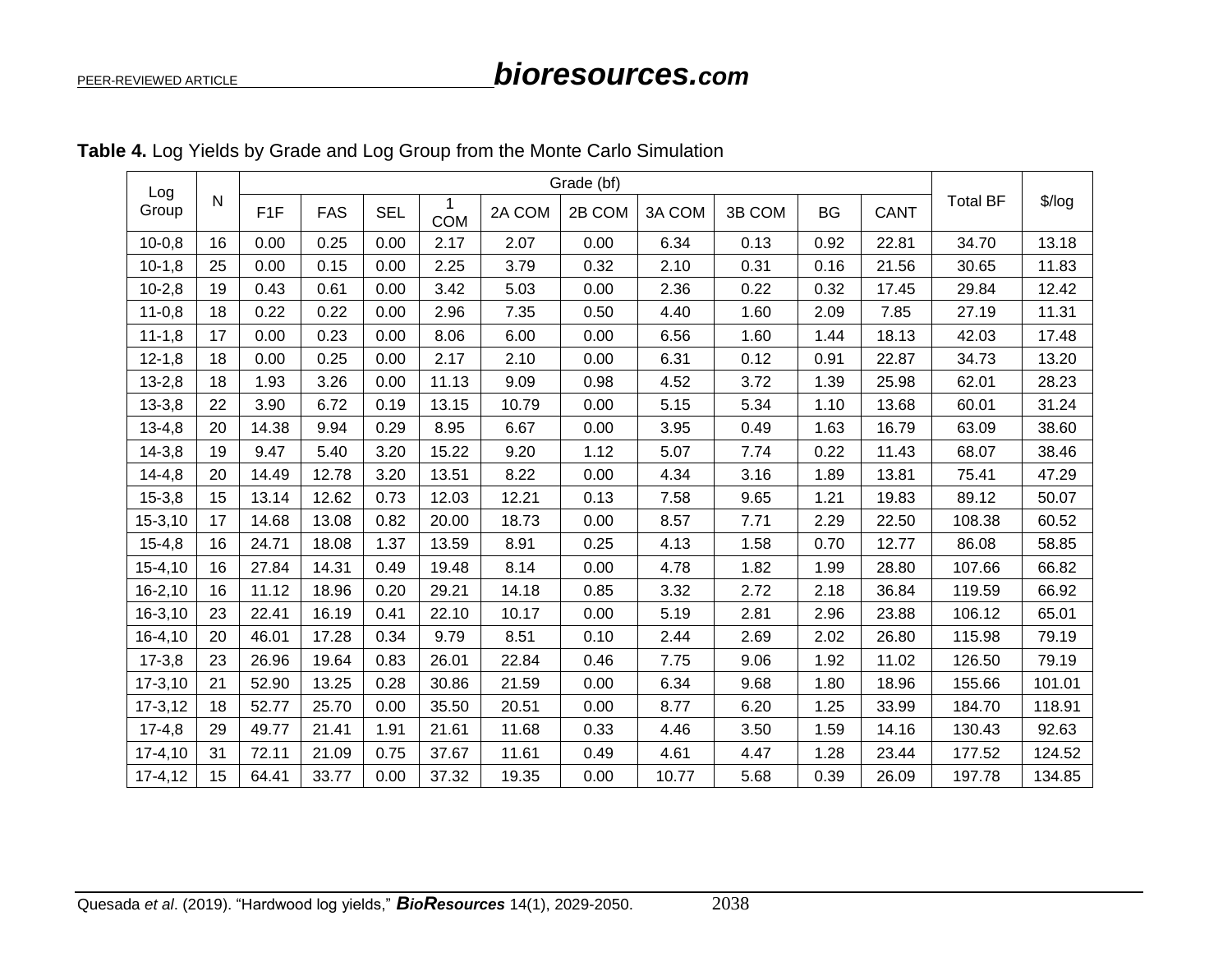#### **Model Fitting Using Linear Regression**

In addition to developing a model to predict the log yields and revenue using the Monte Carlo method, an MLR model was implemented with the goal of comparing both methods with the real lumber yields. According to the results in the literature, the length, diameter, and log grade can be used as predictors for the log yields. Therefore, the data from the same 24 log groups used to simulate the log yields with the Monte Carlo method were used to estimate the coefficients of the MLR models. The coefficients to predict the board footage by grade are shown in Table 5 and statistical output is presented in Appendix in Table A1 to Table A3.

|            | F <sub>1</sub> F | <b>FAS</b> | SEL     |          | TWO      | TWO     | THREE   | <b>THREE</b> | BG      | <b>TOTCAN</b> |
|------------|------------------|------------|---------|----------|----------|---------|---------|--------------|---------|---------------|
|            |                  |            |         |          |          |         |         |              |         |               |
|            |                  |            |         | COM      | A        | в       | А       | в            |         |               |
| Intercept  | $-40.54$         | $-105.30$  | 0.51    | $-56.28$ | $-21.12$ | $-0.24$ | $-5.17$ | $-7.09$      | $-0.15$ | $-9.40$       |
| <b>DIA</b> | 2.28             | 4.99       | 0.16    | 3.05     | 2.21     | 0.12    | 0.40    | 1.20         | 0.22    | $-0.29$       |
| Clear      | l.16             | 2.77       | 0.13    | $-0.19$  | $-1.66$  | $-0.16$ | $-0.37$ | $-0.78$      | $-0.31$ | $-2.07$       |
| face       |                  |            |         |          |          |         |         |              |         |               |
| Length     | 1.85             | 5.54       | $-0.30$ | 3.40     | 0.53     | $-0.09$ | 0.64    | $-0.44$      | $-0.08$ | 4.47          |

**Table 5.** MLR Coefficients by Grade

For each log group (diameter, clear face, and length), the corresponding intercept and coefficients were used to estimate the board footage by grade. The revenue per log was calculated using the grade market prices, as in previous calculations. The predicted board footage for each log group and revenue is displayed in Table 6. This MLR model had a decent fit as the  $R^2$  value observed was 0.687 with p-value less than 0.0001. This low Pvalue and moderate  $\mathbb{R}^2$  value indicates that the deviations in the predictors were correlated to alterations in the response variable. Thus this MLR model explained substantial response variability based on variation in input parameter. Also, the adjusted  $\mathbb{R}^2$ , the proportion of total variance that is explained by MLR model, was 0.685. With three predictors and adjusted  $\mathbb{R}^2$  value of 0.685 indicates a good fit of the model. Additionally, the root mean square error of the whole model was 23.92, which is considerably lower spread of prediction error, supporting the good fit of the MLR model.

To estimate the yield with the MLR model, multicollinearity between variables can be the major limiting factor for precise outputs. To estimate the precise yield from MLR equation, all the variables in a regression model should behave independently. To understand the effect of correlation among variables, the Variance Inflation Factor (VIF) of the MLR model was observed. Diameter has the highest VIF of 3.3, the clear face has VIF value of 2.4 and length has lowest VIF of 1.63. This observation indicated that all three variables were moderately correlated as per the rule of the thumb described by Ott and Longnecker (2016). The results can be interpreted as the prediction including the diameter of the logs will predict 230 % bigger value compare to the predicted value if there was no correlation between diameter, clear face, and length of the logs. As VIF for this prediction model is considerably lower than 5, multicollinearity will not be the major limitation to predict the lumber yield. As the VIF of the variables is moderately correlated, it also fulfills the assumption of Monte Carlo simulation as independent variables.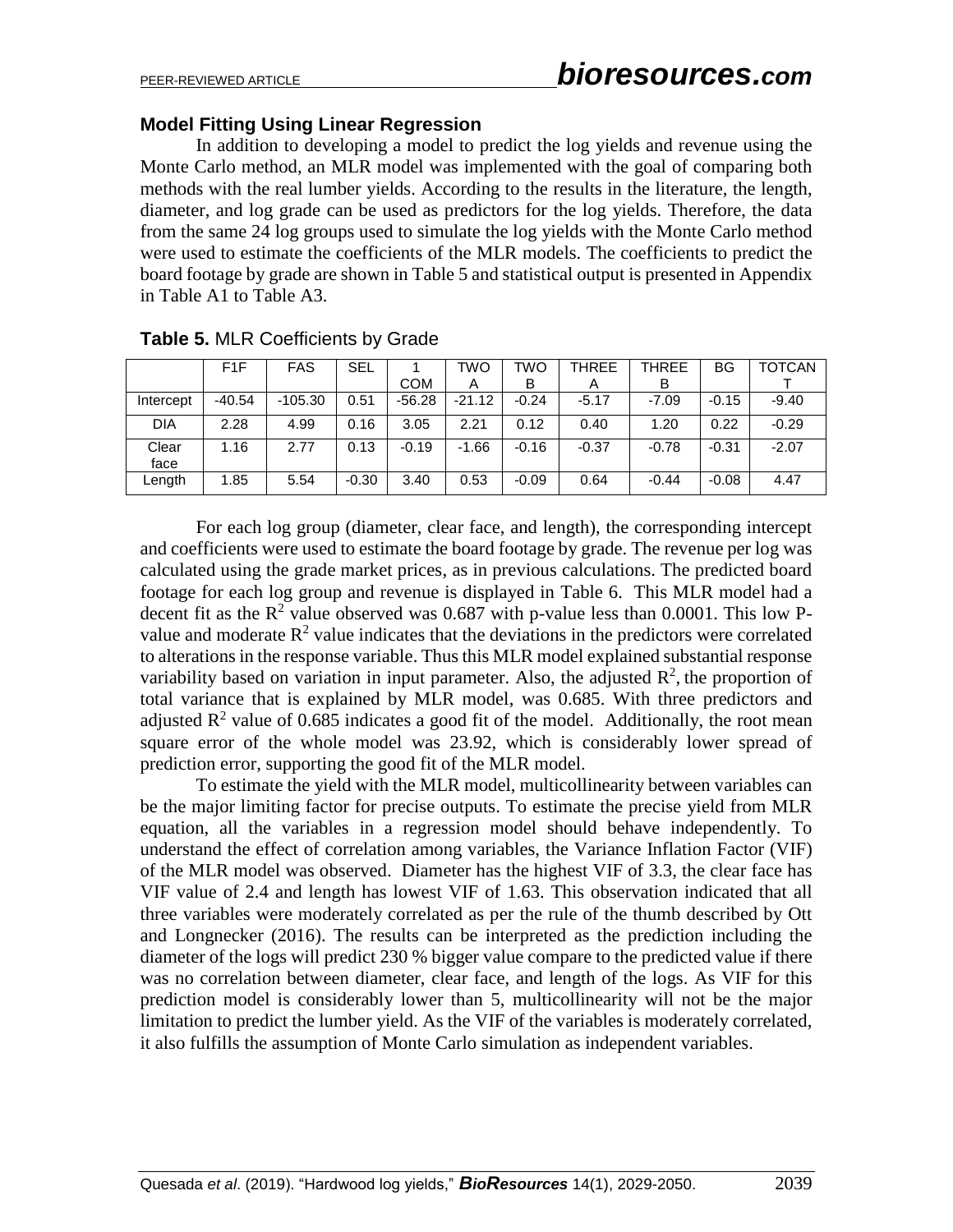|              | $\mathsf{N}$ | Grade (bf)       |            |            |       |        |         |        |         |           |       |                 |          |
|--------------|--------------|------------------|------------|------------|-------|--------|---------|--------|---------|-----------|-------|-----------------|----------|
| Log Group    |              | F <sub>1</sub> F | <b>FAS</b> | <b>SEL</b> | 1 COM | 2A COM | 2B COM  | 3A COM | 3B COM  | <b>BG</b> | CANT  | <b>Total BF</b> | $$$ /log |
| $10 - 0, 8$  | 16           | $-2.94$          | $-11.07$   | $-0.31$    | 1.46  | 5.18   | 0.21    | 3.95   | 1.32    | 1.46      | 23.44 | 22.70           | 1.00     |
| $10-1,8$     | 25           | $-1.78$          | $-8.30$    | $-0.18$    | 1.27  | 3.52   | 0.05    | 3.57   | 0.53    | 1.15      | 21.38 | 21.21           | 2.50     |
| $10-2,8$     | 19           | $-0.62$          | $-5.52$    | $-0.06$    | 1.07  | 1.86   | $-0.12$ | 3.20   | $-0.25$ | 0.85      | 19.31 | 19.72           | 4.00     |
| $11-0,8$     | 18           | $-0.66$          | $-6.08$    | $-0.15$    | 4.51  | 7.39   | 0.33    | 4.34   | 2.51    | 1.68      | 23.16 | 37.04           | 11.07    |
| $11-1,8$     | 17           | 0.50             | $-3.31$    | $-0.03$    | 4.32  | 5.73   | 0.17    | 3.97   | 1.73    | 1.38      | 21.09 | 35.54           | 12.56    |
| $12 - 1,8$   | 18           | 2.78             | 1.68       | 0.13       | 7.37  | 7.93   | 0.29    | 4.37   | 2.92    | 1.60      | 20.80 | 49.88           | 22.62    |
| $13 - 2,8$   | 18           | 6.22             | 9.45       | 0.41       | 10.23 | 8.48   | 0.25    | 4.39   | 3.34    | 1.52      | 18.45 | 62.72           | 34.18    |
| $13 - 3,8$   | 22           | 7.37             | 12.22      | 0.54       | 10.04 | 6.81   | 0.08    | 4.02   | 2.55    | 1.22      | 16.38 | 61.23           | 35.67    |
| $13 - 4,8$   | 20           | 8.53             | 15.00      | 0.66       | 9.84  | 5.15   | $-0.08$ | 3.65   | 1.77    | 0.91      | 14.31 | 59.74           | 37.17    |
| $14 - 3,8$   | 19           | 9.65             | 17.21      | 0.69       | 13.09 | 9.02   | 0.21    | 4.42   | 3.75    | 1.44      | 16.09 | 75.57           | 45.73    |
| $14 - 4, 8$  | 20           | 10.81            | 19.99      | 0.82       | 12.89 | 7.36   | 0.04    | 4.04   | 2.96    | 1.13      | 14.03 | 74.07           | 47.23    |
| $15 - 3,8$   | 15           | 11.93            | 22.20      | 0.85       | 16.14 | 11.23  | 0.33    | 4.82   | 4.94    | 1.66      | 15.80 | 89.90           | 55.80    |
| $15 - 3, 10$ | 17           | 15.63            | 33.28      | 0.25       | 22.94 | 12.29  | 0.14    | 6.10   | 4.05    | 1.50      | 24.74 | 120.93          | 76.24    |
| $15 - 4,8$   | 16           | 13.09            | 24.98      | 0.97       | 15.95 | 9.56   | 0.16    | 4.44   | 4.16    | 1.36      | 13.74 | 88.41           | 57.29    |
| $15 - 4, 10$ | 16           | 16.79            | 36.06      | 0.38       | 22.75 | 10.62  | $-0.03$ | 5.73   | 3.27    | 1.20      | 22.67 | 119.44          | 77.73    |
| $16 - 2, 10$ | 16           | 16.76            | 35.50      | 0.28       | 26.19 | 16.15  | 0.42    | 6.87   | 6.03    | 2.03      | 26.51 | 136.76          | 84.80    |
| $16 - 3, 10$ | 23           | 17.91            | 38.27      | 0.41       | 26.00 | 14.49  | 0.26    | 6.50   | 5.25    | 1.73      | 24.45 | 135.27          | 86.30    |
| 16-4,10      | 20           | 19.07            | 41.05      | 0.53       | 25.80 | 12.83  | 0.10    | 6.13   | 4.47    | 1.42      | 22.38 | 133.78          | 87.79    |
| $17-3,8$     | 23           | 16.49            | 32.18      | 1.16       | 22.25 | 15.64  | 0.57    | 5.61   | 7.33    | 2.11      | 15.22 | 118.57          | 75.91    |
| $17 - 3,10$  | 21           | 20.19            | 43.27      | 0.56       | 29.05 | 16.70  | 0.38    | 6.90   | 6.45    | 1.95      | 24.16 | 149.60          | 96.36    |
| $17 - 3,12$  | 18           | 23.89            | 54.35      | $-0.03$    | 35.85 | 17.76  | 0.19    | 8.18   | 5.56    | 1.79      | 33.09 | 180.64          | 116.80   |
| $17-4,8$     | 29           | 17.65            | 34.96      | 1.29       | 22.05 | 13.98  | 0.41    | 5.24   | 6.55    | 1.81      | 13.16 | 117.08          | 77.41    |
| $17 - 4, 10$ | 31           | 21.35            | 46.04      | 0.69       | 28.86 | 15.04  | 0.22    | 6.52   | 5.66    | 1.65      | 22.09 | 148.11          | 97.85    |
| $17-4.12$    | 15           | 25.05            | 57.12      | 0.10       | 35.66 | 16.10  | 0.03    | 7.81   | 4.77    | 1.49      | 31.03 | 179.14          | 118.30   |

# **Table 6.** Log Yields by Log Group and Grade from MLR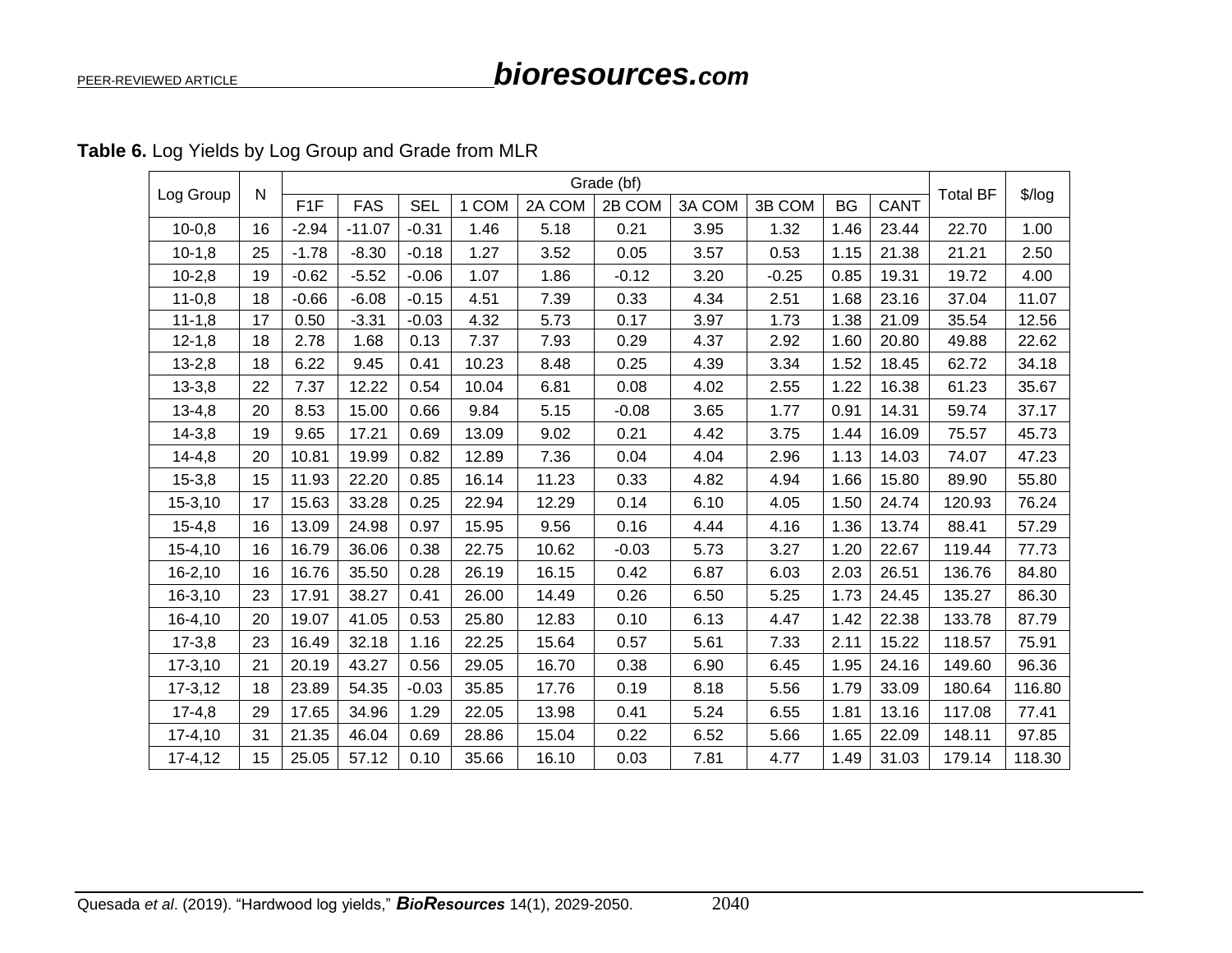#### **Comparisons of the Predicted Values with the Real Log Yields**

The average gross revenue per log group from the MLR, Monte Carlo method, and real values are shown in Table 7. The maximum error produced when using the Monte Carlo method was found for log group 12-1,8 at 35% and the second largest error was for log group 11-0,8 at 27%. Out of the 24 log groups used in the analysis, 16 log groups had an error of less than 10% when using the Monte Carlo method. The prediction for log groups 16-2,10 to 17-4,12 had a maximum error of 6% (log group 16-3,10) and a minimum error of 0% (log group 17-3,12). This suggested that when the log quality was higher and the diameter and length were larger, a more accurate prediction of the log yield was obtained using the Monte Carlo method.

| Table 7. Comparison of the Predicted Log Grade Yields in Gross Revenue with |  |  |
|-----------------------------------------------------------------------------|--|--|
| the Real Values                                                             |  |  |

| Grade        | Predicted<br><b>MLR</b> | Predicted       | Real<br>Inventory | <b>Error Differences</b><br>with RI |           |
|--------------|-------------------------|-----------------|-------------------|-------------------------------------|-----------|
|              | Yield                   | <b>MC Yield</b> | (RI)              | <b>MLR</b>                          | <b>MC</b> |
| $10-0,8$     | 1.01                    | 12.90           | 12.17             | 92%                                 | $-6%$     |
| $10-1,8$     | 2.50                    | 11.21           | 11.43             | 78%                                 | 2%        |
| $10-2,8$     | 4.00                    | 12.03           | 12.45             | 68%                                 | 3%        |
| $11-0,8$     | 11.07                   | 11.32           | 15.41             | 28%                                 | 27%       |
| $11-1,8$     | 12.56                   | 17.19           | 16.00             | 21%                                 | $-7%$     |
| $12 - 1,8$   | 22.62                   | 13.20           | 20.36             | $-11%$                              | 35%       |
| $13 - 2,8$   | 34.18                   | 27.75           | 26.65             | $-28%$                              | $-4%$     |
| $13 - 3,8$   | 35.67                   | 30.43           | 30.12             | $-18%$                              | $-1%$     |
| $13 - 4, 8$  | 37.17                   | 39.41           | 36.69             | $-1%$                               | $-7%$     |
| $14 - 3.8$   | 45.73                   | 39.74           | 35.86             | $-28%$                              | $-11%$    |
| $14 - 4, 8$  | 47.23                   | 47.79           | 42.19             | $-12%$                              | $-13%$    |
| $15 - 3,8$   | 55.79                   | 48.15           | 43.65             | $-28%$                              | $-10%$    |
| $15 - 3, 10$ | 76.24                   | 60.11           | 54.21             | $-41%$                              | $-11%$    |
| $15 - 4.8$   | 57.29                   | 58.53           | 56.67             | $-1%$                               | $-3%$     |
| $15 - 4, 10$ | 77.73                   | 67.78           | 60.79             | $-28%$                              | $-11%$    |
| $16 - 2, 10$ | 84.80                   | 66.70           | 64.27             | $-32%$                              | $-4%$     |
| $16 - 3, 10$ | 86.30                   | 63.28           | 67.28             | $-28%$                              | 6%        |
| 16-4,10      | 87.79                   | 78.78           | 79.79             | $-10%$                              | 1%        |
| $17-3,8$     | 75.91                   | 76.32           | 75.64             | 0%                                  | $-1%$     |
| $17 - 3,10$  | 96.36                   | 102.61          | 102.00            | 6%                                  | $-1%$     |
| $17 - 3, 12$ | 116.80                  | 120.15          | 120.36            | 3%                                  | 0%        |
| $17-4,8$     | 77.41                   | 92.34           | 91.71             | 16%                                 | $-1%$     |
| $17 - 4, 10$ | 97.85                   | 127.64          | 125.08            | 22%                                 | $-2%$     |
| $17 - 4, 12$ | 118.30                  | 137.84          | 136.04            | 13%                                 | $-1%$     |
|              | Average Error           | 3.31%           | $-0.88%$          |                                     |           |

MC – Monte Carlo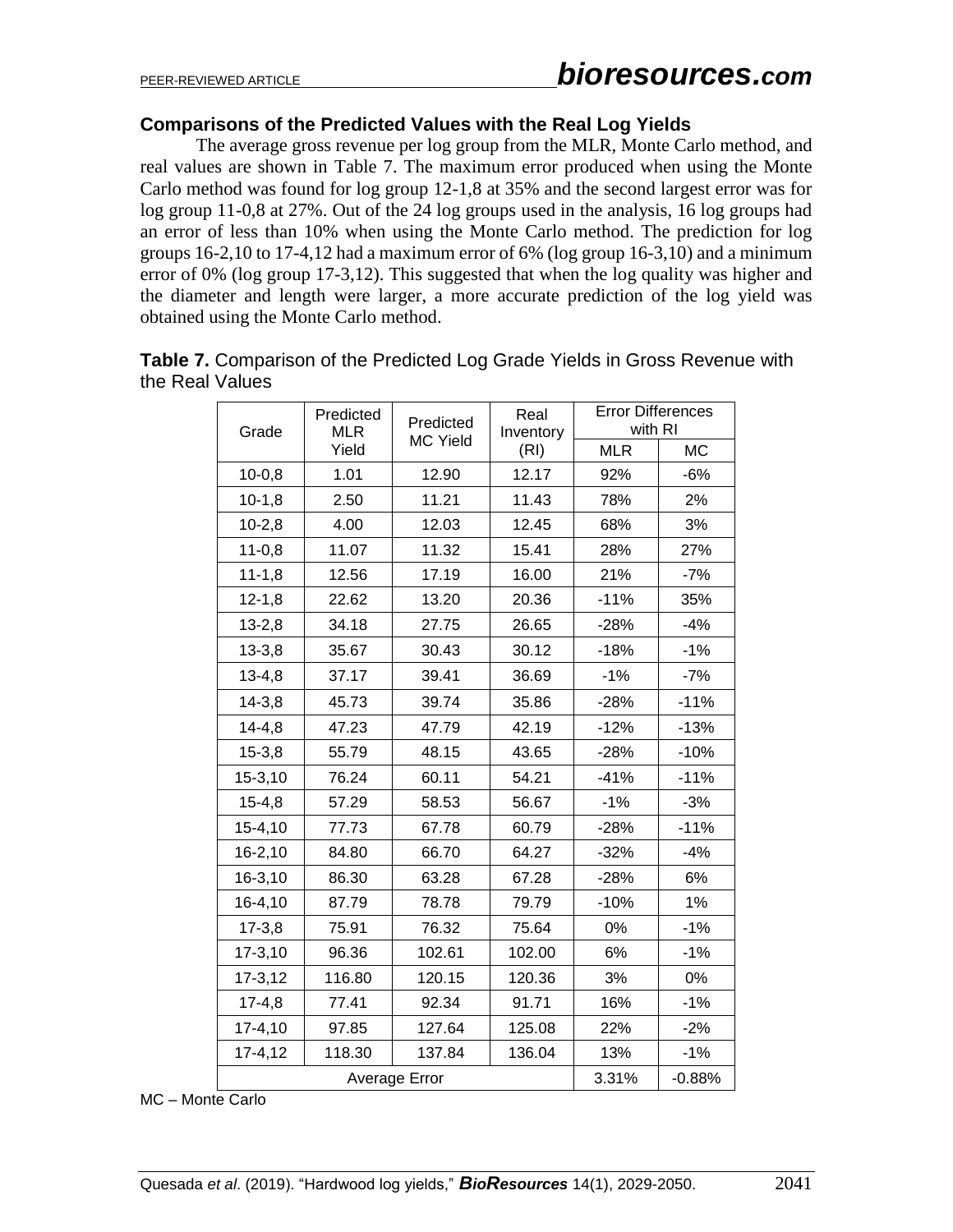The prediction results from the MLR by log group were less precise than the results obtained from the Monte Carlo method (Table 7). The maximum prediction error when using the MLR method was found for log group 10-0,8 with an absolute error of 92%. The second largest error was found for log group 10-1,8 at 78%, and the third largest error was for log group 10-2,8, which was 68%. This suggested that the MLR had less accuracy than the Monte Carlo method when the log quality and dimensions were smaller. However, when the quality and dimensions of the log groups were higher, the MLR had a higher prediction accuracy range of 22% to 13% for the top three log groups (in terms of the quality and dimensions). Additionally, the MLR prediction of the log grade yields by gross revenue had only five log groups with absolute errors of less than 10%.

In summary, when both prediction models were compared against the total average real log yield revenue, it was found that the MLR model had an overall error of 3.31% and the Monte Carlo method had an error of -0.88% (Table 7). This indicated that as an aggregate, both models performed well, but the resulting data suggested that it was better to look at each individual log group rather than the aggregate data. Finally, Fig. 3 shows the revenue trend for both models and the real lumber yields as the grade and size of the logs increased.





This research provides an important step to assist hardwood sawmills in developing better models to estimate lumber yields based on specific log characteristics. Log grading systems are designed with the goal of separating or classifying logs by the potential gross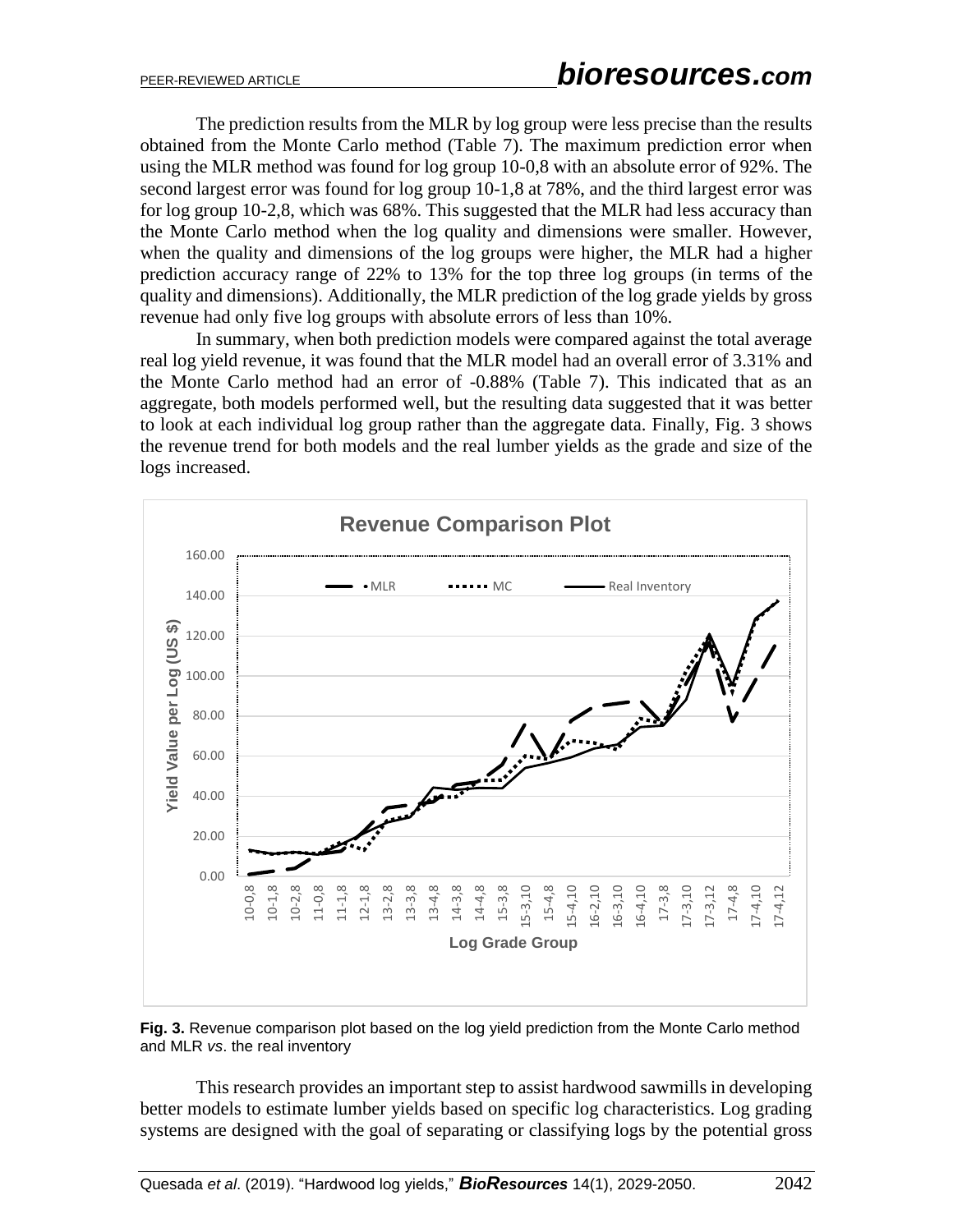revenue based on the lumber grade yields. A common agreement among lumber producers and academics is that lumber grade yields are highly variable, but there are some fundamental characteristics, such as the scaling diameter, length, and log grade, that highly correlate with lumber yields. However, the difficult task of predicting log grade yields from the intrinsic yield variability is still one of the main drivers for the industry to estimate the gross revenue or profitability over an extended period of time and large log batches, rather than focusing on the potential gross revenue from individual logs or smaller log batches.

Historically, hardwood sawmills have not been enthusiastic about adopting new information from previous lumber yield studies due to a lack of resources and the complexity. Nevertheless, with the advancement of information technologies, data analytics have taken a step forward to develop quicker, more effective, and simple data prediction models that can support sawmills in making better decisions to quickly react to changes in pricing or a lack of raw material. In this study, a model was developed to estimate lumber grade yields based on the Monte Carlo simulation. This method does not force the data to a specific deterministic equation, but rather fits the data to a probability distribution that can explain variability better than deterministic models. By hypothesizing that the behavior of each lumber grade yield is different, the implementation of the Monte Carlo method revealed that lumber grade yields behave differently for each lumber grade. In this study, input analysis was applied to a set of 24 log groups each with 10 different lumber grades, which resulted in a variety of fitted PDFs. The need to use a variety of distribution functions showed that lumber grade yields are associated with many different variables that are difficult to separate and analyze on their own.

This research demonstrated that the major advantage of the Monte Carlo simulation was the ability to precisely predict the output of each log group individually. In real applications, knowledge of the possible volume and gross revenue of specific log groups can be beneficial for production planning, inventory control, and log purchasing. Mayer and Wiedenbeck (2005) reported that sawmills have not had access to data analytics to make such decisions for individual logs or smaller batches, but this model can be broken down into individual logs or log groups. Another major advantage is the capability to adapt to a sudden change in the input parameters in the final results, which would make it easier for a hardwood sawmill to use this model to instantly predict lumber grade yields and gross revenue from available logs within the inventory. Additionally, the prediction can be improved continuously by adjusting the ICPDF parameters after incorporating additional log groups and more data on the lumber grade yields.

In contrast to the Monte Carlo method, the MLR model predicted lumber grade yields and gross revenue as a single point estimator. For lumber grade yields, the MLR model had a better prediction accuracy than other linear regression models, but the major problem with this type of estimation was the limitation of the model in incorporating variability. It was found in this research that estimated MLR equations were unable to explain the basic relationship of the variables and outcomes. For example, log group 10- 0,8 had a predicted error of 92%, but the prediction errors for log groups 13-4,8 and 15-4,8 were only 1% of the real gross revenue. These results suggested that the MLR increased its prediction accuracy only when the value of the variables (diameter, clear face, and length) were closer to their mean values.

The results also indicated that an estimation of the lumber grade yields based on the grade depended on the dimensions and quality of the log. Differences in the gross revenue of different log qualities and dimensions were evident. This finding was similar to that of other research, which has concluded that the most important factors of the yield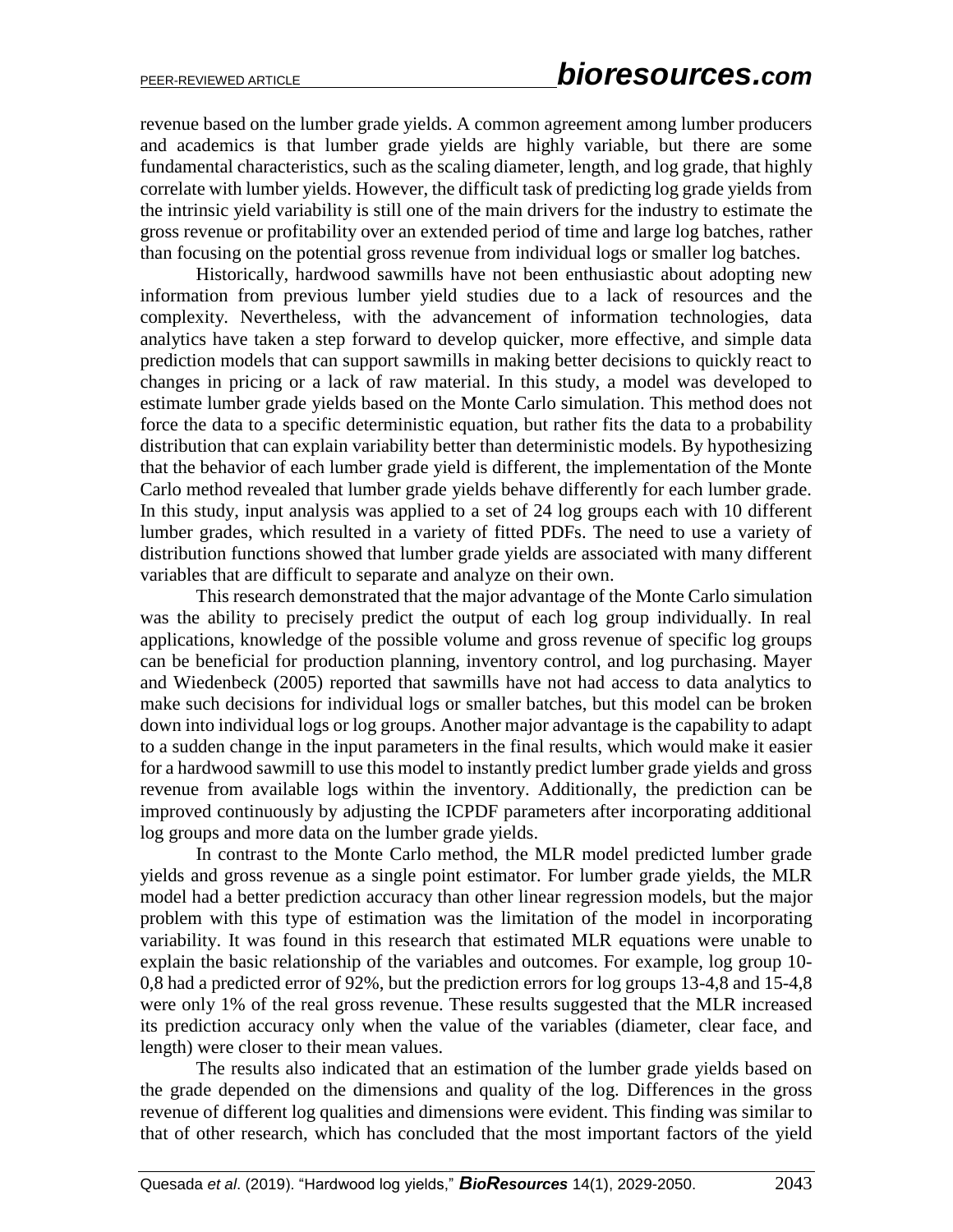recovery are the diameter, length, log grade, milling methods, and forest site conditions. Though not all of these variables were used in this research, the findings still reinforced what has been reported in previous literature. Additionally, this study only included log groups with sample sizes equal to or greater than 15. Thus, it is necessary to include additional log groups with higher sample sizes in future research if possible.

Finally, the results of this study could be used by practitioners to estimate with high confidence the potential revenue from a specific set of logs or log inventory that matches the log groups analyzed in this study. An analytical tool can be easily developed in Excel that can perform the simulation for a particular log inventory.

# **CONCLUSIONS**

- 1. The input from the statistical analysis applied to lumber grade yields from 24 log groups with sample sizes equal to or greater than 15 indicated that out of the 240 lumber grade yields used in the analysis, 172 fit an exponential distribution (71.7%) and 33 fit a normal distribution (13.7%). These two distributions represented 85.4% of all of the cases.
- 2. When the Monte Carlo method was applied to predict the gross revenue by the log groups, the results indicated that 16 of the 24 log groups had a gross revenue error of less than 10%. In contrast, the MLR model results indicated that only five groups out of the 24 log groups had an error of less than 10%. This implied that the accuracy of the Monte Carlo method to predict the gross revenue from individual log groups was higher than that of the MLR method.
- 3. The highest error when predicting the gross revenue using the Monte Carlo method was found for log group 12-1,8 at 35% for the real gross revenue. Meanwhile, the highest error when using the MLR method was found for log group 10-0,8 with a 92% error when compared with the real gross revenue.
- 4. When the errors for all of the log groups in the analysis were combined, the Monte Carlo method had a 0.88% error (absolute) and the MLR method had a 3.31% error (absolute). This indicated that when log groups were analyzed together, both methods had a good estimation ability.
- 5. A simulation model for the log yield can be adjusted to price changes and self-adapt the probable variability to evaluate the possible revenue recovery in the least confidence interval.
- 6. The dynamic nature of the Monte Carlo simulation makes it superior to regression models that have been used in the past to predict lumber grade yields.

# **ACKNOWLEDGMENTS**

The authors are very grateful to Dr. Curt Hassler and the Appalachian Hardwood Center at West Virginia University for the temporary loan of their proprietary log and lumber yield data, allowing us to conduct this research. This work was funded through the grant USDA-Forest Service 16-DG-11083150-053.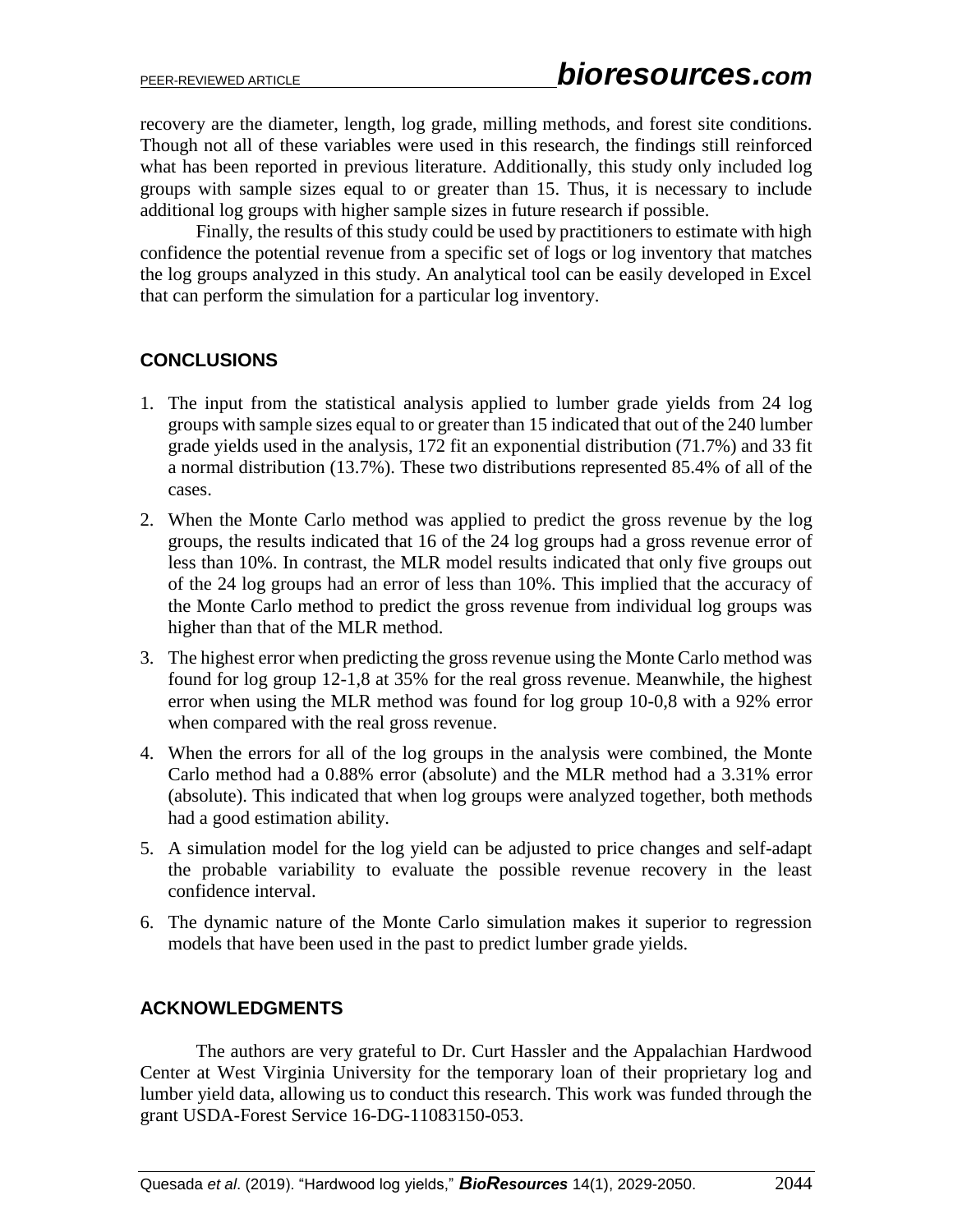# **REFERENCES CITED**

- Agatonovic-Kustrin, S., and Beresford, R. (2000). "Basic concepts of the artificial neural network (ANN) modeling and its application in pharmaceutical research," *J. Pharmaceut. Biomed.* 22(5), 717-727. DOI: 10.1016/S0731-7085(99)00272-1
- Auty, D., Achim, A., Bédard, P., and Pothier, D. (2014). "StatSAW: Modelling lumber product assortment using zero-inflated Poisson regression," *Can. J. Forest Res.* 44(6), 638-647. DOI: 10.1139/cjfr-2013-0500
- Billinton, R., and Li, W. (1994). "Elements of Monte Carlo methods," in *Reliability Assessment of Electric Power Systems using Monte Carlo Methods*, Springer, New York, NY, pp. 33-73.
- Boyle, P. P. (1977). "Option: A Monte Carlo approach," *J. Financ. Econ.* 4, 323-338.
- Buehlmann, U., Bumgardner, M., and Alderman, D. (2017). "Recent developments in United States hardwood lumber markets and linkages to housing construction," *Current Forestry Reports* 3(3), 213-222. DOI: 10.1007/s40725-017-0059-y
- Clark, S. L., Schalarbaum, S. E., and Kormanik, P. P. (2000). "Visual grading and quality of 1-0 northern red oak seedlings," *South. J. Appl. For.* 24(2), 93-97. DOI: 10.1093/sjaf/24.2.93
- Cumbo, D., Smith, R., and Araman, P. (2003). "Low-grade hardwood lumber production, markets, and issues," *Forest Prod. J.* 53(9), 17-24.
- Denig, J., Wengert, E. M., Brisbin, R., and Schroeder, J. (1984). "Dimension lumber grade and yield estimates for yellow-poplar," *South. J. Appl. For.* 8(3), 123-126. DOI: 10.1093/sjaf/8.3.123.
- Grushecky, S. T. and Hassler, C. C. (2011). "A non-hierarchical clustering and ordinal logistic regression approach to developing red oak log grades in the Central Appalachian region," in *International Scientific Conference on Hardwood Processing*, Blacksburg, VA, USA.
- Hogg, R. V., McKean, J. W., and Craig, A. T. (2015). "Optimal tests of hypotheses," in *An Introduction to Mathematical Statistics*, Pearson Education, Inc., London, UK, pp. 429-472.
- JMP- statistical software- (2018). "Fitting distributions," *JMP Statistical Discovery*, (https://www.jmp.com/content/dam/jmp/documents/en/academic/learning-library/03 fitting-distributions.-pdf), Accessed 20 Aug 2017.
- Kretschmann, D. E. (2010). "Mechanical properties of wood," in *Wood Handbook - Wood as an Engineering Material* (FPL-GTR-190), U.S. Department of Agriculture Forest Products Laboratory, Madison, WI.
- Luppold, W. (2015). "The North American hardwood market: Past, present, and future," in *2 nd International Scientific Conference on Hardwood Processing*, Paris, France.
- Mayer, R., and Wiedenbeck, J. (2005). *Continuous Sawmill Studies: Protocols, Practices, and Profits* (General Technical Report NE-334), U.S. Department of Agriculture Northeastern Research Station, Newton Square, PA.
- Moore, T. Y., Ruel, J.-C., Lapointe, M.-A., and Lussier, J.-M. (2011). "Evaluating the profitability of selection cuts in irregular boreal forests: An approach based on Monte Carlo simulations," *Forestry* 85(1), 63-77. DOI: 10.1093/forestry/cpr057
- Muijs, D. (2010). *Doing Quantitative Research in Education with SPSS* (Second Edition), Sage Publications, London, UK.
- Nelson, B. L. (2013). *Foundations and Methods of Stochastic Simulation: A First Course*, Springer, New York, NY.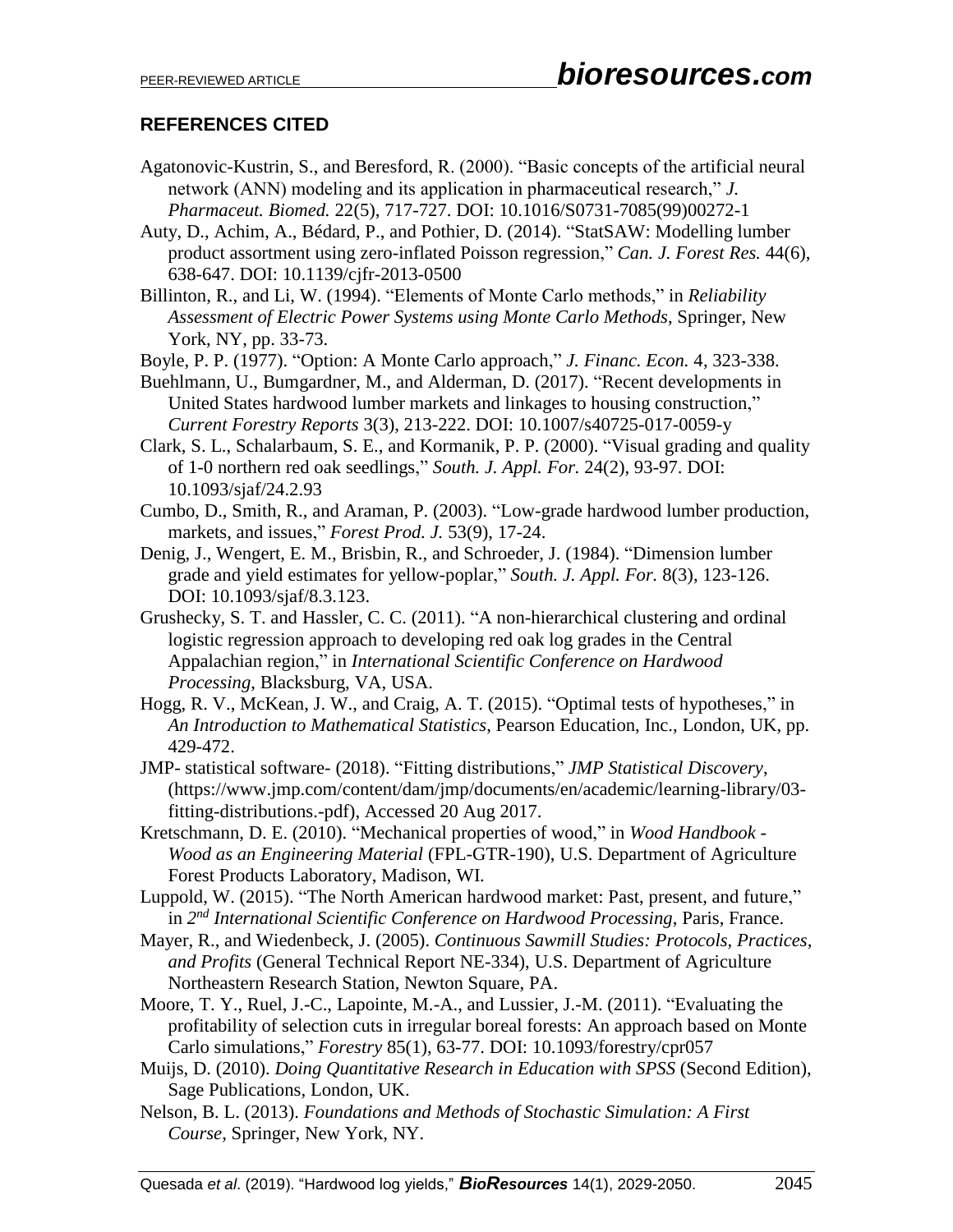- O'Connor, P. D., and Kleyner, A. (2011). *Practical Reliability Engineering* (Fifth Edition), John Wiley & Sons, Hoboken, NJ, USA.
- Osborne, J. W. (2015). *Best Practices in Logistic Regression*, Sage Publications, London, UK.
- Øvrum, A., Høibø, O. A., and Vestøl, G. I. (2009). "Grade yield of lumber in Norway spruce (*Picea abies* (L.) Karst.) as affected by forest quality, tree size, and log length," *Forest Prod. J.* 59(6), 70-78.
- Ott, R. L., and Longnecker, M. T. (2016). *An Introduction to Statistical Methods and Data Analysis* (Seventh Ed.), Cengage, Boston, MA, USA.
- Rappold, P. M., Bond, B. H., Wiedenbeck, J. K., and Ese-Etame, R. (2007). "Impact of elliptical shaped red oak logs on lumber grade and volume recovery," *Forest Prod. J.* 57(6), 70-73.
- Snow, M. (2017). "American hardwood export," American Hardwood Export Council, (https://www.lumberclub.org/wp-content/uploads/SnowCharlotte0917-web.pdf), Accessed 10 May 2018.
- Taylor, A. (2007). *A Hardwood Log Grading Handbook*, University of Tennessee, Knoxville, TN, USA.
- Towler, G., and Sinnott, R. K. (2012). "Process simulation," in *Chemical Engineering Design: Principles, Practice, and Economics of Plant and Process Design*, Butterworth-Heinemann, Oxford, UK, pp. 161-207.
- Tucker, R. (2017). "Hardwood: State of the industry—Housing sector, engineered sales drive revenues," *Floor Covering News*, (http://www.fcnews.net/2017/03/hardwoodstate-of-the-industry-housing-sector-engineered-sales-drive-revenues/), Accessed 28 Aug 2017
- Zhang, S. Y., Liu, C., and Jiang, Z. H. (2006). "Modeling product recovery in relation to selected tree characteristics in black spruce using an optimized random sawing simulator," *Forest Prod. J.* 56(11-12), 93-99.
- Zio, E. (2013). *The Monte Carlo Simulation Method for System Reliability and Risk Analysis*, Springer-Verlag, Dordrecht, Germany.

Article submitted: August 16, 2018; Peer review completed: December 15, 2018; Revised version received: December 27, 2018; Accepted: December 28, 2018; Published: January 25, 2019.

DOI: 10.15376/biores.14.1.2029-2050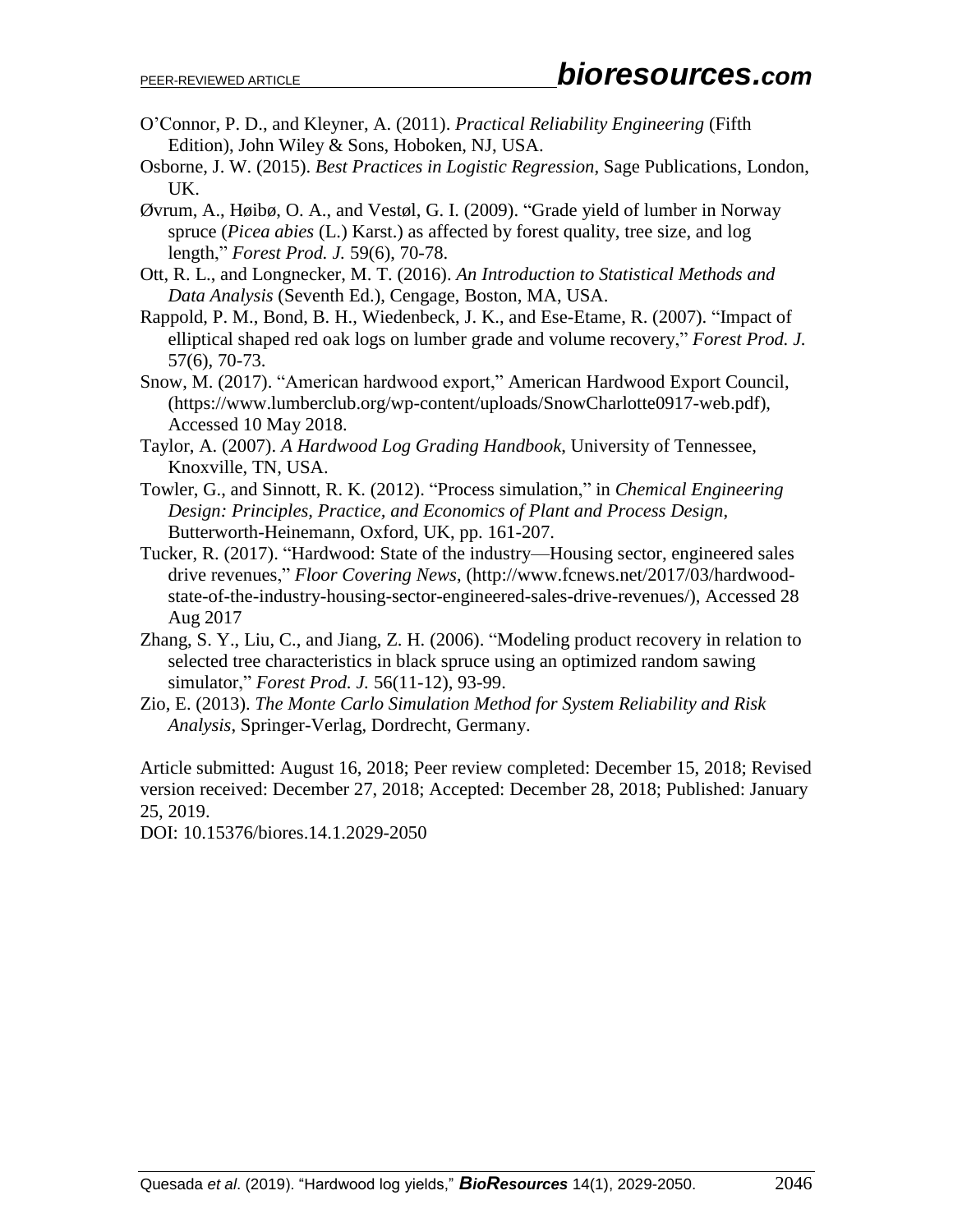# **APPENDIX**

**Table A1:** Log Types and Correspondent Probability Distribution for Each Grade

| Log Code     | N                | F <sub>1</sub> F | <b>FAS</b>       | <b>SEL</b>    | 1 COM               | 2A               |
|--------------|------------------|------------------|------------------|---------------|---------------------|------------------|
| $10-0,8$     | 16               | Exponential      | Deterministic    | Deterministic | Exponential         | Exponential      |
|              |                  | 0.25             |                  |               | 2.1875              | 2.0625           |
|              | 25               | Exponential      |                  |               | Exponential         | Exponential      |
| $10-1,8$     |                  | 0.16             | Deterministic    | Deterministic | 2.16                | 3.84             |
|              | 19               | Exponential      | Exponential      | Deterministic | Exponential         | Exponential      |
| $10 - 2,8$   |                  | 0.63158          | 0.42105          |               | 3.36842             | 5.26316          |
|              | 18               | Exponential      | Exponential      | Deterministic | Exponential         | Normal           |
| $11-0,8$     |                  | 0.22222          | 0.22222          |               | 3                   | 6, 5.47723       |
| $11 - 1,8$   | 17               | Exponential      | Deterministic    | Deterministic | Normal              | Normal           |
|              |                  | 0.23529          |                  |               | 6.17647, 6.12613    | 5, 4.60977       |
|              | $12 - 1,8$<br>18 | Exponential      | Exponential      | Deterministic | Exponential         | Normal           |
|              |                  | 0.63889          | 1.63889          |               | 4.38889             | 6.33333, 5.54129 |
| $13 - 2,8$   | 18               | Exponential      | Exponential      | Deterministic | Normal              | Exponential      |
|              |                  | 3.16667          | 1.94444          |               | 10.6667, 5.49866    | 8.88889          |
| $13 - 3,8$   | 22               | Exponential      | Exponential      | Exponential   | Gamma               | Normal           |
|              |                  | 6.64773          | 3.78409          | 0.18182       | 5.19389, 2.60796, 0 | 8.86364, 7.66125 |
| $13 - 4,8$   | 20               | Normal           | Normal           | Exponential   | Exponential         | Exponential      |
|              |                  | 9.075, 6.64964   | 12.9, 8.98917    | 0.3           | 9.0625              | 6.6              |
| $14 - 3,8$   | 19               | Exponential      | Exponential      | Exponential   | Exponential         | Exponential      |
|              |                  | 5.48684          | 9.22368          | 0.21053       | 15.5789             | 9.84211          |
| $14 - 4, 8$  | 20               | Normal           | Normal           | Exponential   | Normal              | Exponential      |
|              |                  | 10.6, 8.87501    | 13.45, 9.44186   | 0.95          | 12.9625, 7.33963    | 8.35             |
|              | 17               | Normal           | Normal           | Exponential   | Normal              | Normal           |
| $15 - 3, 10$ |                  | 11.0882, 9.19958 | 11.7941, 11.8124 | 0.76471       | 18.6176, 12.5767    | 16.2353, 11.6272 |
| $15 - 3,8$   | 15               | Exponential      | Normal           | Exponential   | Lognormal           | Normal           |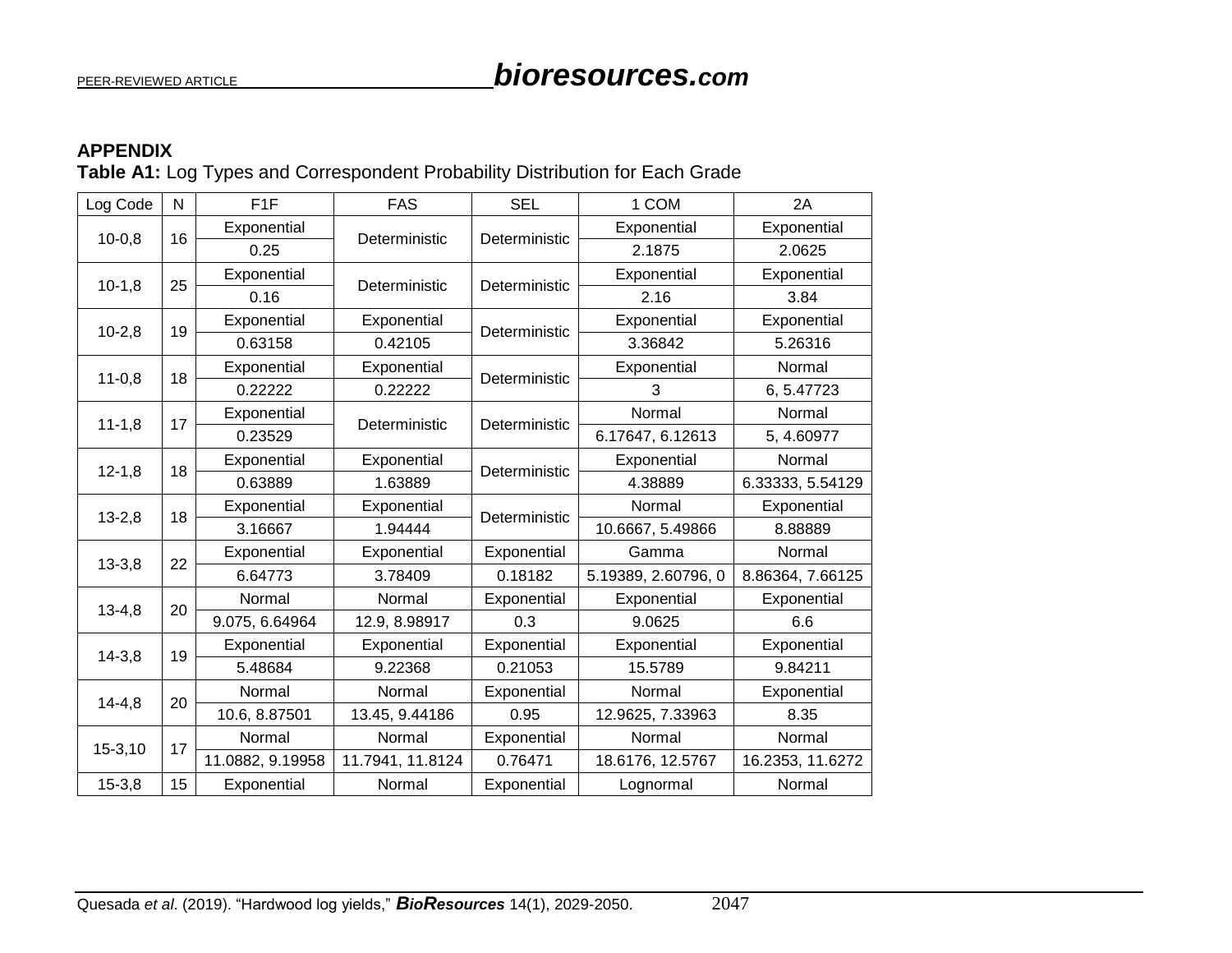|              |    | 12.0333          | 10.4, 9.58272    | 0.73333               | 2.30094, 0.58417 | 10.9333, 7.61077 |
|--------------|----|------------------|------------------|-----------------------|------------------|------------------|
| $15 - 4, 10$ | 16 | Normal           | Normal           | Exponential           | Normal           | Exponential      |
|              |    | 12.0938, 10.783  | 24.4375, 20.2591 | 0.5                   | 18.0781, 11.3188 | 8.1875           |
|              | 16 | Normal           | Normal           | Exponential           | Exponential      | Normal           |
| $15 - 4,8$   |    | 16.4375, 11.1106 | 24.2031, 11.3484 | 1.4375                | 13.7344          | 7.84375, 6.17446 |
| $16 - 2, 10$ | 16 | Lognormal        | Exponential      | Exponential           | Normal           | Exponential      |
|              |    | 2.70247, 0.62784 | 11.2656          | 0.1875                | 27.0313, 16.9179 | 14.5625          |
| $16 - 3, 10$ | 23 | Exponential      | Exponential      | Exponential<br>Normal |                  | Exponential      |
|              |    | 15.8478          | 24.8043          | 0.3913                | 20.8696, 11.9926 | 10.2609          |
| $16 - 4, 10$ | 20 | Exponential      | Normal           | Exponential           | Exponential      | Exponential      |
|              |    | 17.5375          | 40.0625, 28.2905 | 0.35                  | 19.8375          | 8.1              |
| $17 - 3,10$  | 21 | Exponential      | Exponential      | Exponential           | Weibull          | Exponential      |
|              |    | 13.6905          | 53.7143          | 0.28571               | 33.2573, 1.39657 | 21.2857          |
| $17 - 3,12$  | 18 | Exponential      | Exponential      | Deterministic         | Weibull          | Exponential      |
|              |    | 25.5833          | 54.0278          |                       | 40.0221, 1.6138  | 20.7778          |
| $17-3,8$     | 23 | Exponential      | Exponential      | Exponential           | Normal           | Normal           |
|              |    | 18.8804          | 25.4348          | 0.82609               | 23.7935, 16.3913 | 21.2174, 13.5007 |
|              | 31 | Exponential      | Exponential      | Exponential           | Exponential      | Exponential      |
| $17-4,10$    |    | 21.4274          | 72.4677          | 0.77419               | 37.5403          | 11.9032          |
|              | 15 | Exponential      | Lognormal        | Deterministic         | Lognormal        | Exponential      |
| $17 - 4, 12$ |    | 34.3667          | 3.87235, 0.79367 |                       | 3.39103, 0.72382 | 18.8             |
|              | 30 | Exponential      | Weibull          | Exponential           | Normal           | Exponential      |
| $17-4,8$     |    | 21.225           | 56.0406, 2.03484 | 1.9                   | 20.6917, 12.5948 | 11.4667          |

| Log Code | N  | 2Β            | ЗA          | ЗB          | BG          | <b>TOTCANT</b> |
|----------|----|---------------|-------------|-------------|-------------|----------------|
| $10-0,8$ | 16 | Deterministic | Exponential | Exponential | Exponential | Exponential    |
|          |    |               | 3.6875      | 0.125       | 0.9375      | 22.8229        |
| $10-1,8$ | 25 | Exponential   | Exponential | Exponential | Exponential | Exponential    |
|          |    | 0.32          | 2.12        | 0.32        | 0.16        | 20.46          |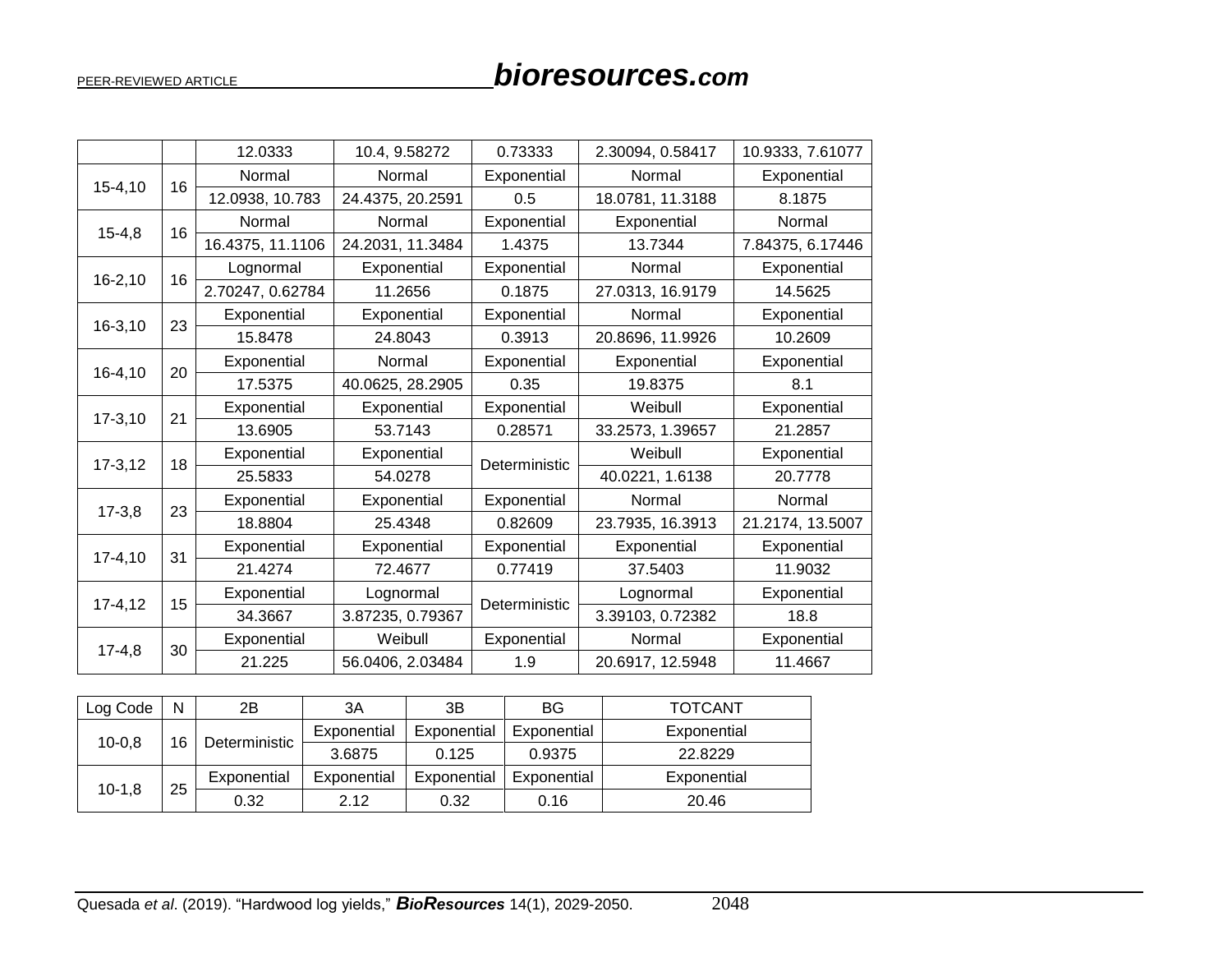| $10 - 2,8$   | 19 | Deterministic | Exponential  | Exponential | Exponential    | Exponential      |
|--------------|----|---------------|--------------|-------------|----------------|------------------|
|              |    |               | 2.31579      | 0.21053     | 0.31579        | 17.3421          |
| $11-0,8$     | 18 | Exponential   | Exponential  | Exponential | Exponential    | lognormal        |
|              |    | 0.5           | 4.5          | 1.55556     | 2.11111        | 3.01016, 0.28552 |
| $11 - 1,8$   | 17 | Deterministic | Exponential  | Exponential | Exponential    | Exponential      |
|              |    |               | 6.88235      | 1.58824     | 1.41176        | 18.0098          |
| $12 - 1,8$   | 18 | Exponential   | Exponential  | Exponential | Exponential    | Weibull          |
|              |    | 0.11111       | 3.38889      | 0.88889     | 3.61111        | 32.4915, 2.93152 |
| $13 - 2,8$   | 18 | Exponential   | Exponential  | Exponential | Exponential    | Normal           |
|              |    | 0.22222       | 4.5          | 3.61111     | 1.33333        | 23.787, 15.9525  |
|              | 22 | Deterministic | Exponential  | Exponential | Exponential    | Exponential      |
| $13 - 3,8$   |    |               | 5.18182      | 5           | 1.09091        | 13.1365          |
| $13 - 4,8$   | 20 | Deterministic | Exponential  | Exponential | Exponential    | Exponential      |
|              |    |               | 3.95         | 0.5         | 1.65           | 17.2563          |
| $14 - 3,8$   | 19 | Deterministic | Exponential  | Exponential | Exponential    | Exponential      |
|              |    |               | 5.31579      | 7.84211     | 0.21053        | 11.5329          |
|              | 20 | Deterministic | Exponential  | Exponential | Exponential    | Exponential      |
| $14 - 4, 8$  |    |               | 4.45         | 3.25        | $\overline{2}$ | 13.7272          |
|              | 17 | Deterministic | Exponential  | Exponential | Exponential    | Exponential      |
| $15 - 3, 10$ |    |               | 8.47059      | 7.70588     | 2.23529        | 22.9681          |
|              | 15 | Exponential   | Normal       | Exponential | Exponential    | Normal           |
| $15 - 3,8$   |    | 0.13333       | 5.6, 6.26555 | 9.46667     | 1.2            | 14.7557, 14.8988 |
| $15 - 4, 10$ | 16 | Deterministic | Exponential  | Exponential | Exponential    | Exponential      |
|              |    |               | 4.875        | 1.875       | $\overline{2}$ | 28.1855          |
| $15 - 4,8$   | 16 | Exponential   | Exponential  | Exponential | Exponential    | Exponential      |
|              |    | 0.25          | 4.1875       | 1.625       | 0.6875         | 12.9427          |
| $16 - 2, 10$ | 16 | Exponential   | Exponential  | Exponential | Exponential    | Normal           |
|              |    | 0.8125        | 3.4375       | 2.625       | 2.1875         | 33.8431, 22.5069 |